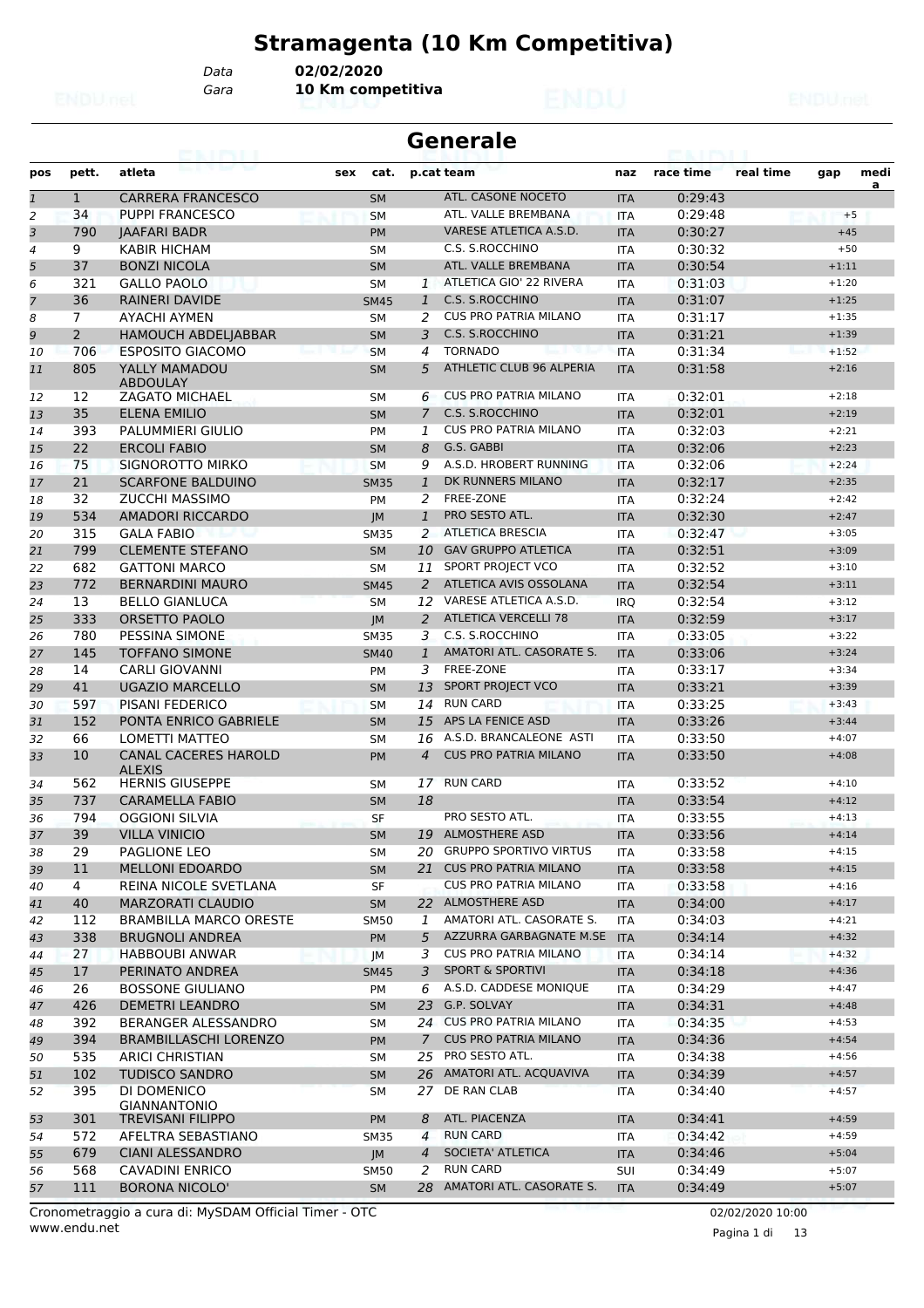| pos      | pett.      | atleta                                          | sex | cat.                       |                | p.cat team                                              | naz                      | race time          | real time | gap                | medi<br>a |
|----------|------------|-------------------------------------------------|-----|----------------------------|----------------|---------------------------------------------------------|--------------------------|--------------------|-----------|--------------------|-----------|
| 58       | 461        | <b>CARABELLI ANDREA</b>                         |     | <b>SM</b>                  | 29             | <b>INSUBRIA SKY TEAM ASD</b>                            | <b>ITA</b>               | 0:34:51            |           | $+5:09$            |           |
| 59       | 459        | NOZZA NICOLA                                    |     | <b>SM35</b>                | 5              | <b>GS AVIS TREVIGLIO G.</b>                             | <b>ITA</b>               | 0:34:53            |           | $+5:11$            |           |
| 60       | 352        | ROSSETTI ALESSANDRO                             |     | <b>SM40</b>                | 2              | C.B.A. CINISELLO BALSAMO                                | <b>ITA</b>               | 0:34:53            |           | $+5:11$            |           |
| 61       | 478        | PASQUARELLI ANDREA                              |     | <b>SM50</b>                | 3              | MONZA MARATHON TEAM - A.                                | <b>ITA</b>               | 0:34:54            |           | $+5:11$            |           |
| 62       | 230        | <b>MASSIERI ANDREA</b>                          |     | <b>SM</b>                  | 30             | ASD TAPASCIONE RUNNING                                  | <b>ITA</b>               | 0:34:54            |           | $+5:12$            |           |
| 63       | 382        | CAVALLARO SANDRO                                |     | <b>SM45</b>                | $\overline{4}$ | CUS INSUBRIA VARESE COMO                                | <b>ITA</b>               | 0:34:55            |           | $+5:12$            |           |
| 64       | 511        | <b>BIOLCATI RINALDI MATTEO</b>                  |     | <b>SM35</b>                | 6              | PIETRO MICCA BIELLA                                     | <b>ITA</b>               | 0:34:57            |           | $+5:15$            |           |
| 65       | 367        | <b>LAVORO LUCIANO</b>                           |     | <b>SM45</b>                | 5              | CIRCOLO ATL.GUARDIA DI                                  | <b>ITA</b>               | 0:34:58            |           | $+5:15$            |           |
| 66       | 320        | <b>GAGLIARDINI MAURO</b>                        |     | <b>SM50</b>                | $\overline{4}$ | <b>ATLETICA CRAL BANCO</b>                              | <b>ITA</b>               | 0:35:02            |           | $+5:19$            |           |
| 67       | 69         | <b>BELLUCCO MARCO</b>                           |     | <b>SM35</b>                | 7              | A.S.D. CIRCUITO RUNNING<br>S.O.I. INVERUNO              | <b>ITA</b>               | 0:35:02            |           | $+5:20$            |           |
| 68       | 823<br>341 | <b>MANZOTTI ANDREA</b><br>PATUZZO ROBERTO       |     | <b>SM35</b><br><b>SM</b>   | 8<br>31        | AZZURRA GARBAGNATE M.SE                                 | <b>ITA</b><br><b>ITA</b> | 0:35:03<br>0:35:04 |           | $+5:20$<br>$+5:21$ |           |
| 69       | 656        | <b>COLTRO FERNANDO</b>                          |     | <b>SM45</b>                | 6              | RUNNERS VALBOSSA-AZZATE                                 | <b>ITA</b>               | 0:35:05            |           | $+5:23$            |           |
| 70<br>71 | 450        | NOGARA STEFANO                                  |     | SM40                       | 3              | G.S.A. COMETA                                           | ITA                      | 0:35:09            |           | $+5:26$            |           |
| 72       | 8          | <b>BIVONA GIOVANNI</b>                          |     | <b>SM55</b>                | $\mathbf{1}$   | <b>CUS PRO PATRIA MILANO</b>                            | <b>ITA</b>               | 0:35:17            |           | $+5:34$            |           |
| 73       | 56         | PELOSO FEDERICO                                 |     | <b>SM35</b>                | 9              | A.S. ATL. STRAMBINO                                     | <b>ITA</b>               | 0:35:31            |           | $+5:48$            |           |
| 74       | 119        | <b>DIGESTO GIUSEPPE</b>                         |     | <b>SM40</b>                | $\overline{4}$ | AMATORI ATL. CASORATE S.                                | <b>ITA</b>               | 0:35:36            |           | $+5:54$            |           |
| 75       | 370        | <b>AMMONI GABRIELE</b>                          |     | <b>SM</b>                  | 32             | <b>CORRO ERGO SUM RUNNERS</b>                           | <b>ITA</b>               | 0:35:39            |           | $+5:57$            |           |
| 76       | 126        | <b>GIACOMINI DIEGO</b>                          |     | <b>SM40</b>                | 5              | AMATORI ATL. CASORATE S.                                | <b>ITA</b>               | 0:35:40            |           | $+5:57$            |           |
| 77       | 18         | <b>BARONCHELLI NATHAN</b>                       |     | SM                         | 33             | <b>DAINI CARATE BRIANZA</b>                             | <b>ITA</b>               | 0:35:43            |           | $+6:01$            |           |
| 78       | 431        | <b>MIGNANI FERDINANDO</b>                       |     | <b>SM35</b>                | 10             | <b>G.S. MARATONETI CASSANO</b>                          | <b>ITA</b>               | 0:35:47            |           | $+6:05$            |           |
| 79       | 285        | <b>PERRI DARIO</b>                              |     | <b>SM35</b>                | 11             | ATL. MALNATE                                            | <b>ITA</b>               | 0:35:50            |           | $+6:08$            |           |
| 80       | 25         | <b>SALATINO CHRISTIAN</b>                       |     | <b>SM</b>                  |                | 34 ASD ATLETICA TRECATE                                 | <b>ITA</b>               | 0:35:50            |           | $+6:08$            |           |
| 81       | 719        | <b>INCAGLIATO MAURIZIO</b>                      |     | <b>SM35</b>                | 12             | <b>U.S. SAN MAURIZIO</b>                                | <b>ITA</b>               | 0:35:52            |           | $+6:10$            |           |
| 82       | 391        | POCATERRA ALESSANDRO                            |     | <b>SM</b>                  | 35             | <b>CUS PRO PATRIA MILANO</b>                            | <b>ITA</b>               | 0:35:53            |           | $+6:11$            |           |
| 83       | 106        | <b>BALLABIO PAOLO</b>                           |     | <b>SM35</b>                |                | 13 AMATORI ATL. CASORATE S.                             | <b>ITA</b>               | 0:35:55            |           | $+6:13$            |           |
| 84       | 31         | RADAELLI SILVIA                                 |     | SF                         |                | FREE-ZONE                                               | <b>ITA</b>               | 0:35:56            |           | $+6:13$            |           |
| 85       | 734        | <b>CASPANI LORENZO</b>                          |     | <b>SM</b>                  | 36             | <b>ZEROTRIUNO TRIATHLON</b>                             | <b>ITA</b>               | 0:35:57            |           | $+6:15$            |           |
| 86       | 802        | <b>CIMINO MASSIMO</b>                           |     | <b>SM45</b>                | 7              | A.S.D. BRANCALEONE ASTI                                 | <b>ITA</b>               | 0:36:03            |           | $+6:21$            |           |
| 87       | 78         | <b>IMBRAGUGLIO RENATO</b>                       |     | <b>SM35</b>                |                | 14 A.S.D. MURIALDO CEFALU                               | <b>ITA</b>               | 0:36:04            |           | $+6:22$            |           |
| 88       | 188        | <b>MOBILIO SAVERIO</b>                          |     | <b>SM40</b>                | 6              | ASD ATLETICA TRECATE                                    | <b>ITA</b>               | 0:36:06            |           | $+6:24$            |           |
| 89       | 365        | ZAKRI ZAKARIA                                   |     | <b>SM</b>                  |                | 37 CARDATLETICA                                         | <b>ITA</b>               | 0:36:07            |           | $+6:25$            |           |
| 90       | 516        | AMENTA DAVIDE GIOVANNI                          |     | <b>SM45</b>                | 8              | PODISTICA ARONA                                         | <b>ITA</b>               | 0:36:08            |           | $+6:26$            |           |
| 91       | 590        | <b>VITALI DAVIDE</b>                            |     | SΜ                         | 38             | <b>RUN CARD</b>                                         | <b>ITA</b>               | 0:36:09            |           | $+6:26$            |           |
| 92       | 146        | TONIOLO ANTONELLO                               |     | <b>SM45</b>                | 9              | AMATORI ATL. CASORATE S.                                | <b>ITA</b>               | 0:36:11            |           | $+6:28$            |           |
| 93       | 64<br>325  | RAMPULLA ALBERTO<br><b>ACCURSO MANUEL</b>       |     | <b>SM45</b>                | 10<br>39       | A.S.D. CANOTTIERI TICINO<br>ATLETICA MONTEROSA FOGU     | <b>ITA</b>               | 0:36:12            |           | $+6:30$            |           |
| 94<br>95 | 198        | ALTROCCHI LUCA                                  |     | <b>SM</b>                  | 11             | ASD NUOVA VIRTUS CREMA                                  | <b>ITA</b>               | 0:36:20<br>0:36:20 |           | $+6:37$<br>$+6:38$ |           |
| 96       | 787        | <b>OLIVERIO PATRIZIO</b>                        |     | <b>SM45</b><br><b>SM35</b> |                | 15 ATHLON RUNNERS                                       | <b>ITA</b><br><b>ITA</b> | 0:36:21            |           | $+6:39$            |           |
| 97       | 306        | D'ALESSANDRO LUCIANO                            |     | SM                         |                | 40 ATL. V.C.A. MILANO                                   | ITA                      | 0:36:26            |           | $+6:44$            |           |
| 98       | 430        | <b>VAIANA NICOLA</b>                            |     | <b>SM40</b>                | $\mathcal{I}$  | <b>G.S. FULGOR PRATO SESIA</b>                          | <b>ITA</b>               | 0:36:27            |           | $+6:45$            |           |
| 99       | 310        | PICCINELLI FRANCESCO                            |     | <b>SM45</b>                |                | 12 ATL. VERBANO                                         | ITA                      | 0:36:28            |           | $+6:45$            |           |
| 100      | 20         | <b>CERESETO GIACOMO</b>                         |     | JM                         | 5              | <b>CUS PRO PATRIA MILANO</b>                            | <b>ITA</b>               | 0:36:28            |           | $+6:46$            |           |
| 101      | 101        | DI MARCO DANILO                                 |     | <b>SM</b>                  |                | 41 ALZAIA NAVIGLIO RUNNERS                              | ITA                      | 0:36:32            |           | $+6:50$            |           |
| 102      | 779        | <b>SOMMI GIULIA</b>                             |     | SF                         |                | <b>CUS PRO PATRIA MILANO</b>                            | <b>ITA</b>               | 0:36:32            |           | $+6:50$            |           |
| 103      | 57         | <b>CONDIO LUCA</b>                              |     | SM                         |                | 42 A.S. ATL. STRAMBINO                                  | ITA                      | 0:36:32            |           | $+6:50$            |           |
| 104      | 641        | <b>GALLO CARMINE</b>                            |     | <b>SM35</b>                |                | 16 RUNNER VARESE                                        | <b>ITA</b>               | 0:36:34            |           | $+6:52$            |           |
| 105      | 520        | LUONGO FRANCESCO                                |     | <b>SM35</b>                |                | 17 POL.UNICREDIT CIRCOLO                                | ITA                      | 0:36:36            |           | $+6:54$            |           |
| 106      | 735        | <b>GATTI MARCO</b>                              |     | <b>SM35</b>                |                | 18 ZEROTRIUNO TRIATHLON                                 | <b>ITA</b>               | 0:36:40            |           | $+6:58$            |           |
| 107      | 786        | <b>GRECO STEFANO</b>                            |     | <b>SM45</b>                |                | 13 A.S.D. ESCAPE TEAM                                   | ITA                      | 0:36:41            |           | $+6:59$            |           |
| 108      | 727        | <b>COPES ALESSANDRO</b>                         |     | JM                         |                | 6 VARESE ATLETICA A.S.D.                                | <b>ITA</b>               | 0:36:43            |           | $+7:00$            |           |
| 109      | 24         | DURANTE FRANCESCA                               |     | SF40                       |                | <b>GAV GRUPPO ATLETICA</b>                              | ITA                      | 0:36:44            |           | $+7:01$            |           |
| 110      | 196        | LANTERNA SANDRO                                 |     | <b>SM40</b>                | 8              | ASD GP GARLASCHESE                                      | <b>ITA</b>               | 0:36:47            |           | $+7:05$            |           |
| 111      | 549        | <b>CAPRIOLI MICHELE</b>                         |     | <b>SM40</b>                | 9              | ROSA RUNNING TEAM                                       | ITA                      | 0:36:56            |           | $+7:13$            |           |
| 112      | 480        | DI CEGLIE GIUSEPPE                              |     | <b>SM45</b>                | 14             | NAVIGLIO RUNNING TEAM ASD ITA                           |                          | 0:36:57            |           | $+7:14$            |           |
| 113      | 187        | MOSCATELLI DAVIDE                               |     | <b>SM50</b>                |                | 5 ASD ATLETICA TRECATE                                  | ITA                      | 0:37:06            |           | $+7:24$            |           |
| 114      | 495        | <b>DONELLI MARCO</b>                            |     | <b>SM35</b>                |                | 19 OXYGEN TRIATHLON A.S.D.                              | <b>ITA</b>               | 0:37:09            |           | $+7:27$            |           |
| 115      | 121        | <b>FERRAZZO SANDRO</b>                          |     | <b>SM40</b>                | 10             | AMATORI ATL. CASORATE S.                                | ITA                      | 0:37:11            |           | $+7:28$            |           |
| 116      | 567        | <b>MOZZINI LUCA</b>                             |     | <b>SM45</b>                |                | 15 RUN CARD                                             | <b>SUI</b>               | 0:37:12            |           | $+7:30$            |           |
| 117      | 783        | <b>GALLINI MATTEO</b>                           |     | <b>SM40</b>                | 11             | RUNNING OLTREPO'                                        | ITA                      | 0:37:14            |           | $+7:32$            |           |
| 118      | 259        | <b>VERSARI LORENZO</b>                          |     | <b>SM</b>                  | 43             | ATHLETIC ELITE TRACK AND<br>AZZURRA GARBAGNATE M.SE ITA | <b>ITA</b>               | 0:37:15            |           | $+7:33$            |           |
| 119      | 340<br>707 | <b>LOSI GABRIELE</b><br><b>FORNILLO SAVERIO</b> |     | PM                         | 9<br>44        | <b>TRIATHLON TEAM</b>                                   |                          | 0:37:16<br>0:37:17 |           | $+7:34$<br>$+7:35$ |           |
| 120      | 571        | <b>GENOVESE GAETANO</b>                         |     | SM                         | 1              | <b>RUN CARD</b>                                         | <b>ITA</b>               |                    |           | $+7:37$            |           |
| 121      |            |                                                 |     | SM60                       |                |                                                         | SUI                      | 0:37:19            |           |                    |           |

Pagina 2 di 13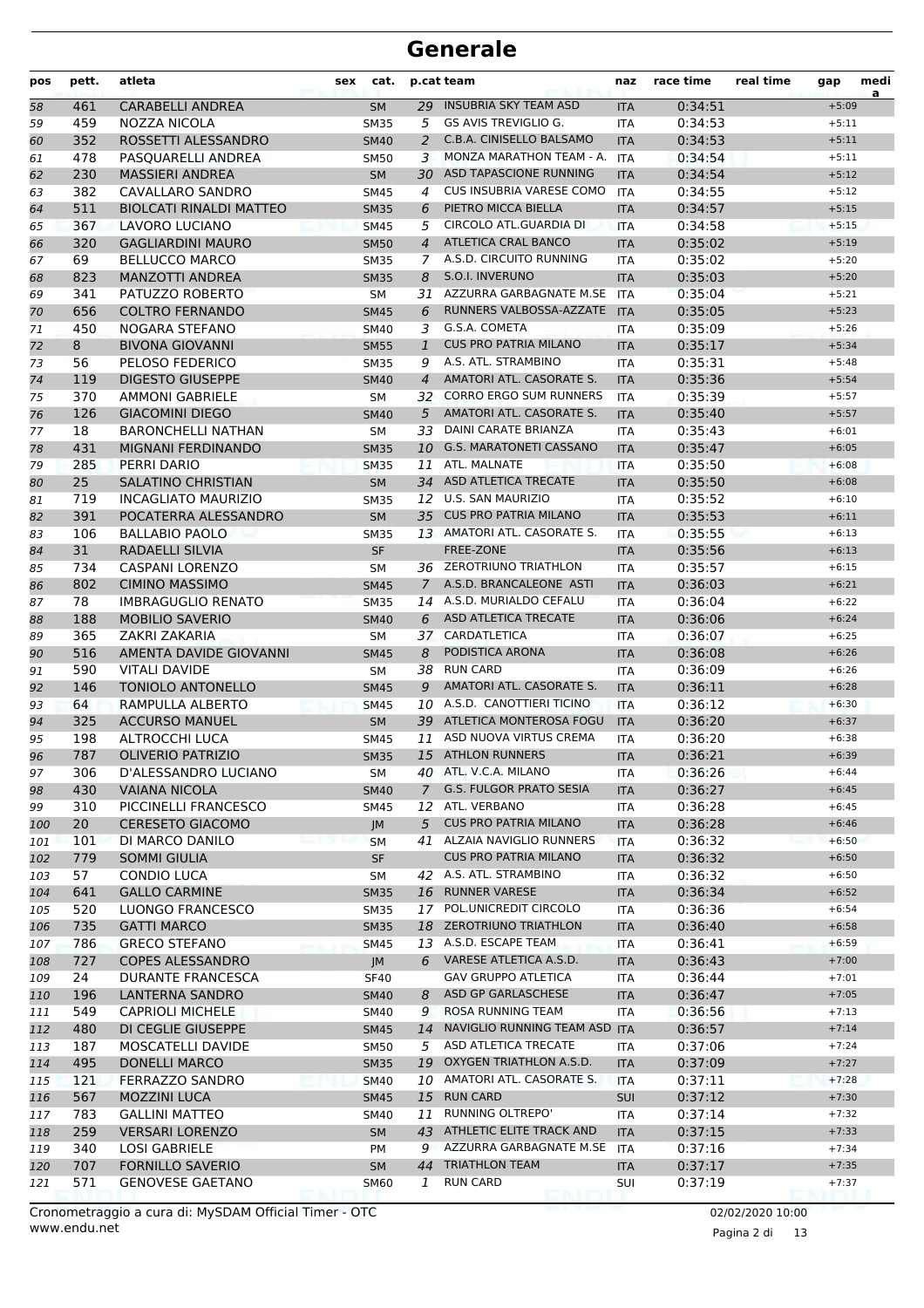| pos        | pett.      | atleta                                                | sex | cat.                       |                    | p.cat team                                 | naz                      | race time          | real time | gap                | medi<br>a |
|------------|------------|-------------------------------------------------------|-----|----------------------------|--------------------|--------------------------------------------|--------------------------|--------------------|-----------|--------------------|-----------|
| 122        | 65         | <b>ANTONUCCIO ROSARIO</b>                             |     | <b>SM45</b>                |                    | 16 A.S.D. AMATORI VESUVIO                  | <b>ITA</b>               | 0:37:21            |           | $+7:39$            |           |
| 123        | 346        | DIRUTIGLIANO FABIO                                    |     | <b>SM40</b>                | 12                 | <b>BIO CORRENDO AVIS</b>                   | <b>ITA</b>               | 0:37:25            |           | $+7:43$            |           |
|            |            | <b>UMBERTO</b>                                        |     |                            |                    |                                            |                          |                    |           |                    |           |
| 124        | 283        | <b>FERLENGHI CLAUDIO</b>                              |     | <b>SM45</b>                | 17                 | ATL. MACCAGNO                              | <b>ITA</b>               | 0:37:26            |           | $+7:43$            |           |
| 125        | 677        | <b>BERTALLI LUCA</b>                                  |     | SΜ                         | 45                 | SI-SPORT S.STEFANO<br>ASD ATLETICA TRECATE | <b>ITA</b>               | 0:37:26            |           | $+7:44$            |           |
| 126<br>127 | 169<br>464 | <b>CAVALIERE LUCA</b><br><b>BRIGUGLIA FRANCESCO</b>   |     | <b>SM40</b><br><b>SM40</b> | 13<br>14           | LA MICHETTA                                | <b>ITA</b><br><b>ITA</b> | 0:37:29<br>0:37:29 |           | $+7:47$<br>$+7:47$ |           |
|            |            | <b>PAOLO</b>                                          |     |                            |                    |                                            |                          |                    |           |                    |           |
| 128        | 374        | <b>VERTUA CHRISTIAN</b>                               |     | <b>SM</b>                  | 46                 | <b>CUS INSUBRIA VARESE COMO</b>            | <b>ITA</b>               | 0:37:30            |           | $+7:48$            |           |
| 129        | 651        | <b>PAVESI SIMONE</b>                                  |     | SΜ                         | 47                 | <b>RUNNERS LEGNANO</b>                     | <b>ITA</b>               | 0:37:32            |           | $+7:50$            |           |
| 130        | 28         | <b>BANI BARBARA</b>                                   |     | <b>SF</b>                  | 1                  | FREE-ZONE                                  | <b>ITA</b>               | 0:37:33            |           | $+7:50$            |           |
| 131        | 16         | <b>GELSOMINO CLAUDIA</b>                              |     | <b>SF50</b>                | 1                  | P.B.M. BOVISIO MASCIAGO                    | <b>ITA</b>               | 0:37:33            |           | $+7:51$            |           |
| 132        | 303        | <b>BONGINI MASSIMO</b>                                |     | <b>SM50</b>                | 6                  | ATL. SAN MARCO U.S. ACLI                   | <b>ITA</b>               | 0:37:34            |           | $+7:52$            |           |
| 133        | 397        | <b>GOTTARDI RICCARDO</b>                              |     | <b>SM35</b>                |                    | 20 EUROATLETICA 2002                       | <b>ITA</b>               | 0:37:34            |           | $+7:52$            |           |
| 134        | 396        | <b>CANTU' MASSIMO</b>                                 |     | <b>SM35</b>                | 21                 | DK RUNNERS MILANO                          | <b>ITA</b>               | 0:37:35            |           | $+7:52$            |           |
| 135        | 660        | <b>SERAFINI GUIDO</b>                                 |     | <b>SM35</b>                | 22                 | <b>RUNNING OLTREPO'</b>                    | <b>ITA</b>               | 0:37:37            |           | $+7:54$            |           |
| 136        | 773        | <b>BELTRAMI ALESSIO</b>                               |     | <b>SM40</b>                | 15                 | A. S. D. CASTIGLIONE OSSOLA                | <b>ITA</b>               | 0:37:38            |           | $+7:56$            |           |
| 137        | 819        | <b>ANNONI EMILIO</b>                                  |     | PM                         | 10                 | <b>CUS PRO PATRIA MILANO</b>               | <b>ITA</b>               | 0:37:41            |           | $+7:59$            |           |
| 138        | 297        | PIGNATIELLO LUIGI                                     |     | <b>SM45</b>                | 18                 | ATL. MALNATE                               | <b>ITA</b>               | 0:37:42            |           | $+7:59$            |           |
| 139        | 282        | TAMBURRINO FRANCESCO                                  |     | SM40                       |                    | 16 ATL. LAMBRO MILANO                      | <b>ITA</b>               | 0:37:49            |           | $+8:06$            |           |
| 140        | 234        | <b>MORANDI CHRISTIAN</b>                              |     | <b>SM40</b>                | 17                 | ASD TAPASCIONE RUNNING                     | <b>ITA</b>               | 0:37:51            |           | $+8:09$            |           |
|            |            | <b>RENATO</b>                                         |     |                            |                    | SETTE LAGHI RUNNERS                        |                          |                    |           |                    |           |
| 141        | 672<br>732 | <b>COPES STEFANO</b>                                  |     | <b>SM45</b>                | 19<br>48           | <b>ZEROTRIUNO TRIATHLON</b>                | <b>ITA</b>               | 0:37:52<br>0:37:53 |           | $+8:09$<br>$+8:10$ |           |
| 142        |            | <b>OLLA' GAETANO</b><br><b>TERZONI MASSIMILIANO</b>   |     | <b>SM</b>                  |                    | G.P. SOLVAY                                | <b>ITA</b>               | 0:37:54            |           | $+8:12$            |           |
| 143<br>144 | 422<br>765 | <b>MAZZEI EMANUELA</b>                                |     | SM45<br><b>SF40</b>        | 20<br>$\mathbf{1}$ | <b>URBAN RUNNERS</b>                       | <b>ITA</b><br><b>ITA</b> | 0:37:55            |           | $+8:13$            |           |
| 145        | 268        | DE CESARE RICCARDO                                    |     |                            | $\mathbf{1}$       | ATL. CENTO TORRI PAVIA                     |                          | 0:37:56            |           | $+8:13$            |           |
| 146        | 453        | DI NATALE ANTONIO                                     |     | AM<br><b>SM35</b>          | 23                 | G.T.A. CREMA                               | <b>ITA</b><br><b>ITA</b> | 0:37:57            |           | $+8:15$            |           |
| 147        | 532        | LOSA MASSIMILIANO                                     |     | <b>SM45</b>                | 21                 | POLISPORTIVA LOSA A.S.D.                   | <b>ITA</b>               | 0:38:00            |           | $+8:18$            |           |
| 148        | 336        | <b>MAESTRONI TOMMASO</b>                              |     | <b>SM40</b>                | 18                 | <b>AVIS MARATHON VERBANIA</b>              | <b>ITA</b>               | 0:38:07            |           | $+8:24$            |           |
| 149        | 252        | ZACCHETTI GIANLUCA                                    |     | <b>SM40</b>                | 19                 | ASD TAPASCIONE RUNNING                     | <b>ITA</b>               | 0:38:09            |           | $+8:27$            |           |
| 150        | 405        | <b>BARLETTA FRANCESCO</b>                             |     | <b>SM55</b>                | 2                  | <b>EUROATLETICA 2002</b>                   | <b>ITA</b>               | 0:38:12            |           | $+8:30$            |           |
| 151        | 211        | <b>BRUNETTI MARCELLO</b>                              |     | SM45                       | 22                 | ASD TAPASCIONE RUNNING                     | <b>ITA</b>               | 0:38:12            |           | $+8:30$            |           |
| 152        | 339        | <b>COLOMBO MARCO GUIDO</b>                            |     | <b>SM45</b>                | 23                 | AZZURRA GARBAGNATE M.SE                    | <b>ITA</b>               | 0:38:14            |           | $+8:32$            |           |
|            |            | <b>ALFREDO</b>                                        |     |                            |                    |                                            |                          |                    |           |                    |           |
| 153        | 428        | <b>FRIGERIO ALESSIO</b>                               |     | SM                         | 49                 | G.S. AVIS - SEREGNO<br>ASD GP GARLASCHESE  | <b>ITA</b>               | 0:38:17            |           | $+8:34$            |           |
| 154        | 190        | LUCCA ANDREA                                          |     | <b>SM45</b>                | 24                 | LA MICHETTA                                | <b>ITA</b>               | 0:38:19            |           | $+8:36$<br>$+8:38$ |           |
| 155        | 466<br>368 | <b>CASTELLI ALESSANDRO</b><br><b>APRILE CHRISTIAN</b> |     | SM40                       | 20<br>21           | <b>CORRERE OLTRE ASD</b>                   | <b>ITA</b>               | 0:38:21<br>0:38:21 |           | $+8:39$            |           |
| 156<br>157 | 813        | RAVETTI MARCO                                         |     | <b>SM40</b><br><b>SM35</b> |                    | 24 PIETRO MICCA BIELLA                     | <b>ITA</b><br><b>ITA</b> | 0:38:21            |           | $+8:39$            |           |
|            | 472        | <b>RESTEGHINI FILIPPO</b>                             |     |                            |                    | 22 LA MICHETTA                             |                          | 0:38:22            |           | $+8:40$            |           |
| 158<br>159 | 803        | <b>IBBA FABIAN</b>                                    |     | SM40<br>SM40               |                    | 23 PODISTICA ARONA                         | ITA<br>ITA               | 0:38:22            |           | $+8:40$            |           |
| 160        | 324        | <b>GIANCASPERO ANTONIA</b>                            |     | <b>SF</b>                  | 2                  | <b>ATLETICA LONATO</b>                     | <b>ITA</b>               | 0:38:24            |           | $+8:41$            |           |
| 161        | 263        | <b>RESCALLI DAVIDE</b>                                |     | SМ                         |                    | 50 ATHLETIC TEAM                           | <b>ITA</b>               | 0:38:25            |           | $+8:42$            |           |
| 162        | 128        | MALTAGLIATI ANDREA                                    |     | <b>SM45</b>                |                    | 25 AMATORI ATL. CASORATE S.                | <b>ITA</b>               | 0:38:27            |           | $+8:44$            |           |
| 163        | 71         | <b>VIETTI DAVIDE</b>                                  |     | <b>SM35</b>                |                    | 25 A.S.D. EQUILIBRA RUNNING                | ITA                      | 0:38:29            |           | $+8:46$            |           |
| 164        | 387        | PIRAINO LUCA LETTERIO                                 |     | <b>SM45</b>                |                    | 26 CUS PRO PATRIA MILANO                   | <b>ITA</b>               | 0:38:30            |           | $+8:48$            |           |
| 165        | 62         | PENNISI DANIELE                                       |     | SM45                       |                    | 27 A.S.D. CANOTTIERI TICINO                | ITA                      | 0:38:31            |           | $+8:48$            |           |
| 166        | 272        | <b>FRANCIOSI MICHELE</b>                              |     | <b>SM45</b>                |                    | 28 ATL. ARCISATE                           | <b>ITA</b>               | 0:38:31            |           | $+8:49$            |           |
| 167        | 258        | <b>BARBERIO PIERFRANCESCO</b>                         |     | SM45                       |                    | 29 ASD TOP RUN                             | ITA                      | 0:38:35            |           | $+8:52$            |           |
| 168        | 124        | <b>GALLI ROBERTO</b>                                  |     | <b>SM50</b>                | $7^{\circ}$        | AMATORI ATL. CASORATE S.                   | <b>ITA</b>               | 0:38:36            |           | $+8:54$            |           |
| 169        | 447        | <b>BORLENGHI LUCA</b>                                 |     | <b>SM40</b>                |                    | 24 G.S. TOCCALMATTO                        | ITA                      | 0:38:37            |           | $+8:55$            |           |
| 170        | 579        | <b>GAIANI MASSIMILIANO</b>                            |     | <b>SM40</b>                |                    | 25 RUN CARD                                | <b>ITA</b>               | 0:38:38            |           | $+8:56$            |           |
| 171        | 379        | <b>MACULAN ERICA</b>                                  |     | JF                         | 1                  | CUS INSUBRIA VARESE COMO                   | ITA                      | 0:38:39            |           | $+8:57$            |           |
| 172        | 89         | <b>MASCETTI ANDREA</b>                                |     | <b>SM40</b>                |                    | 26 A.S.D.ARIES COMO ATHLETIC               | <b>ITA</b>               | 0:38:39            |           | $+8:57$            |           |
| 173        | 311        | <b>CORSINI PAOLO EMILIO</b>                           |     | SM45                       |                    | 30 ATL. VERBANO                            | <b>ITA</b>               | 0:38:40            |           | $+8:58$            |           |
| 174        | 665        | <b>COVA MARCO</b>                                     |     | <b>SM</b>                  |                    | 51 S.I.S. ATL. 86                          | <b>ITA</b>               | 0:38:41            |           | $+8:59$            |           |
| 175        | 214        | <b>COLOMBO STEFANO</b>                                |     | SM40                       |                    | 27 ASD TAPASCIONE RUNNING                  | ITA                      | 0:38:44            |           | $+9:01$            |           |
| 176        | 183        | <b>SCARCELLA GIANNI</b>                               |     | <b>SM40</b>                |                    | 28 ASD ATLETICA TRECATE                    | <b>ITA</b>               | 0:38:44            |           | $+9:02$            |           |
| 177        | 390        | NICOLINI STEPHAN                                      |     | <b>SM55</b>                |                    | 3 CUS PRO PATRIA MILANO                    | <b>ITA</b>               | 0:38:48            |           | $+9:05$            |           |
| 178        | 671        | <b>ZOPPO ANTONIO DANIELE</b>                          |     | <b>SM60</b>                | 2                  | S.S.D. A.R.L. DYNAMYK                      | <b>ITA</b>               | 0:38:51            |           | $+9:09$            |           |
| 179        | 448        | <b>GRIFFINI GIANFRANCO</b>                            |     | SM45                       | 31                 | G.S. ZELOFORAMAGNO                         | ITA                      | 0:38:53            |           | $+9:10$            |           |
| 180        | 304        | DE VINCENZI MARCO                                     |     | <b>SM45</b>                |                    | 32 ATL. SAN MARCO U.S. ACLI                | <b>ITA</b>               | 0:38:58            |           | $+9:15$            |           |
| 181        | 776        | PRUNERI DAVIDE                                        |     | SM45                       |                    | 33 2002 MARATHON CLUB                      | ITA                      | 0:38:58            |           | $+9:16$            |           |
| 182        | 267        | <b>MASCETTI SIMONE</b>                                |     | <b>SM45</b>                |                    | 34 ATHLETIC TEAM LARIO                     | <b>ITA</b>               | 0:39:01            |           | $+9:19$            |           |
| 183        | 271        | URSO ROSANNA                                          |     | <b>SF45</b>                | 1                  | ATL. ARCISATE                              | ITA                      | 0:39:04            |           | $+9:21$            |           |

www.endu.net Cronometraggio a cura di: MySDAM Official Timer - OTC 02/02/2020 10:00

Pagina 3 di 13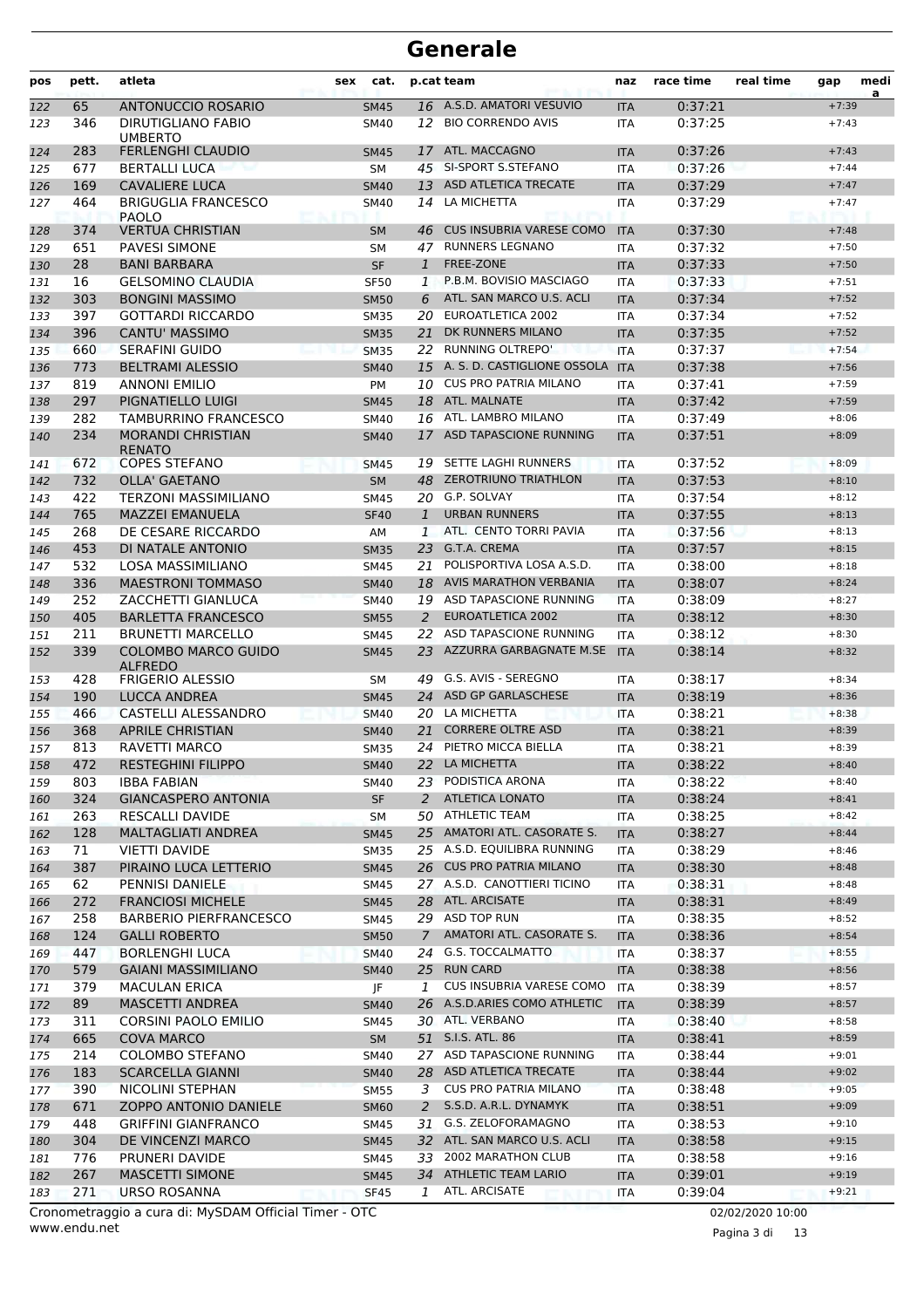| pos        | pett. | atleta                                     | sex | cat.        |                | p.cat team                      | naz               | race time          | real time | gap      | medi<br>a |
|------------|-------|--------------------------------------------|-----|-------------|----------------|---------------------------------|-------------------|--------------------|-----------|----------|-----------|
| 184        | 806   | <b>ZALETTI FEDERICO</b>                    |     | <b>SM</b>   | 52             | <b>OMBRIANO RUNNING</b>         | <b>ITA</b>        | 0:39:04            |           | $+9:22$  |           |
| 185        | 452   | ZAGHENO MATTEO                             |     | <b>SM</b>   |                | 53 G.T.A. CREMA                 | <b>ITA</b>        | 0:39:05            |           | $+9:22$  |           |
| 186        | 348   | PULICI STEFANIA                            |     | <b>SF35</b> | $\mathbf{1}$   | <b>BRONTOLO BIKE ASD</b>        | <b>ITA</b>        | 0:39:07            |           | $+9:24$  |           |
| 187        | 99    | <b>GALLOZZI EMANUELE</b>                   |     | <b>SM45</b> |                | 35 ALMOSTHERE ASD               | <b>ITA</b>        | 0:39:08            |           | $+9:25$  |           |
| 188        | 294   | <b>PARISE IVAN</b>                         |     | <b>SM45</b> |                | 36 ATL. MALNATE                 | <b>ITA</b>        | 0:39:09            |           | $+9:27$  |           |
| 189        | 473   | SARTO VALERIO                              |     | <b>SM45</b> |                | 37 RUN CARD                     | <b>ITA</b>        | 0:39:10            |           | $+9:27$  |           |
| 190        | 54    | PAONESSA MARIO                             |     | <b>SM40</b> |                | 29 A.P.D. PONT-SAINT-MARTIN     | <b>ITA</b>        | 0:39:12            |           | $+9:29$  |           |
| 191        | 815   | <b>BUSTI SAMUEL</b>                        |     | <b>SM</b>   |                | 54 G.A.M. WHIRLPOOL             | <b>ITA</b>        | 0:39:13            |           | $+9:31$  |           |
| 192        | 547   | <b>DAOLMI STEFANO</b>                      |     | <b>SM50</b> | 8              | ROAD RUNNERS CLUB MILANO ITA    |                   | 0:39:14            |           | $+9:32$  |           |
| 193        | 307   | <b>BENZI GIANLUCA</b>                      |     | <b>SM45</b> | 38             | ATL, V.C.A. MILANO              | <b>ITA</b>        | 0:39:16            |           | $+9:34$  |           |
| 194        | 454   | <b>NEGRI STEFANO</b>                       |     | <b>SM45</b> | 39             | <b>GAV GRUPPO ATLETICA</b>      | <b>ITA</b>        | 0:39:18            |           | $+9:36$  |           |
| 195        | 322   | DE CANIO GIROLAMO                          |     | <b>SM</b>   |                | 55 ATLETICA INTESA              | <b>ITA</b>        | 0:39:21            |           | $+9:39$  |           |
| 196        | 366   | <b>MONTRASIO SERGIO</b>                    |     | <b>SM55</b> | $\overline{4}$ | <b>CARVICO SKYRUNNING</b>       | <b>ITA</b>        | 0:39:22            |           | $+9:39$  |           |
| 197        | 645   | <b>MANGIA VALENTINO</b>                    |     | <b>SM</b>   |                | 56 RUNNERS LEGNANO              | <b>ITA</b>        | 0:39:23            |           | $+9:40$  |           |
| 198        | 674   | <b>BORGHESI DAVIDE</b>                     |     | <b>SM50</b> | 9              | <b>SETTE LAGHI RUNNERS</b>      | <b>ITA</b>        | 0:39:23            |           | $+9:41$  |           |
| 199        | 305   | <b>COLOMBO ANDREA</b>                      |     | <b>SM35</b> |                | 26 ATL. U.S. NERVIANESE 1919    | <b>ITA</b>        | 0:39:23            |           | $+9:41$  |           |
| 200        | 302   | <b>MAININI MASSIMILIANO</b>                |     | <b>SM35</b> | 27             | ATL. SAN MARCO U.S. ACLI        | <b>ITA</b>        | 0:39:24            |           | $+9:42$  |           |
| 201        | 354   | PIRONE ALBERTO                             |     | <b>SM35</b> |                | 28 C.U.S. TORINO                | <b>ITA</b>        | 0:39:26            |           | $+9:43$  |           |
| 202        | 264   | <b>COSSA GIAMPAOLO</b>                     |     | <b>SM55</b> | 5              | <b>ATHLETIC TEAM LARIO</b>      | <b>ITA</b>        | 0:39:26            |           | $+9:44$  |           |
| 203        | 586   | ROMA CARLO MARTINO                         |     | <b>SM50</b> |                | 10 RUN CARD                     | <b>ITA</b>        | 0:39:27            |           | $+9:44$  |           |
| 204        | 531   | <b>REGINA MARINO</b>                       |     | <b>SM45</b> | 40             | POLISPORTIVA LOSA A.S.D.        | <b>ITA</b>        | 0:39:28            |           | $+9:45$  |           |
| 205        | 347   | <b>GRISOTTI GIUSEPPE</b>                   |     | <b>SM45</b> | 41             | <b>BRONTOLO BIKE ASD</b>        | <b>ITA</b>        | 0:39:30            |           | $+9:48$  |           |
| 206        | 383   | <b>DIANIN MASSIMO</b>                      |     | <b>SM35</b> | 29             | <b>CUS INSUBRIA VARESE COMO</b> | <b>ITA</b>        | 0:39:31            |           | $+9:48$  |           |
| 207        | 585   | <b>MONDONI GIACOMO</b>                     |     | <b>SM50</b> | 11             | <b>RUN CARD</b>                 | <b>ITA</b>        | 0:39:33            |           | $+9:50$  |           |
| 208        | 70    | PEZZIMENTI SIMONE                          |     | <b>SM35</b> |                | 30 A.S.D. CIRCUITO RUNNING      | <b>ITA</b>        | 0:39:34            |           | $+9:51$  |           |
|            |       | <b>PIETRO</b>                              |     |             |                |                                 |                   |                    |           |          |           |
| 209        | 38    | <b>MEROLA GIULIA</b>                       |     | SF          |                | 3 ALMOSTHERE ASD                | <b>ITA</b>        | 0:39:34            |           | $+9:52$  |           |
| 210        | 213   | <b>CARMINATI ALESSANDRO</b>                |     | <b>SM45</b> |                | 42 ASD TAPASCIONE RUNNING       | <b>ITA</b>        | 0:39:39            |           | $+9:57$  |           |
| 211        | 355   | <b>CIRELLI LUCA</b>                        |     | <b>SM35</b> |                | 31 CAMISANO RUNNING A.S.D.      | <b>ITA</b>        | 0:39:40            |           | $+9:58$  |           |
| 212        | 137   | PIZZOLLA PIERPAOLO                         |     | <b>SM50</b> |                | 12 AMATORI ATL. CASORATE S.     | <b>ITA</b>        | 0:39:43            |           | $+10:01$ |           |
| 213        | 573   | POZZI VALERIO                              |     | <b>SM</b>   | 57             | <b>RUN CARD</b>                 | <b>ITA</b>        | 0:39:44            |           | $+10:02$ |           |
| 214        | 736   | PAPAGALLO ANDREA                           |     | <b>SM</b>   |                | 58 ZEROTRIUNO TRIATHLON         | <b>ITA</b>        | 0:39:46            |           | $+10:04$ |           |
| 215        | 344   | <b>BUCCOLIERO COSIMO</b>                   |     | <b>SM40</b> |                | 30 BERGAMO STARS ATLETICA       | <b>ITA</b>        | 0:39:47            |           | $+10:05$ |           |
| 216        | 76    | <b>SALA MATTEO</b>                         |     | <b>SM40</b> |                | 31 A.S.D. MARCIACARATESI        | <b>ITA</b>        | 0:39:50            |           | $+10:07$ |           |
| 217        | 775   | PASUTTI MARCO                              |     | SM45        |                | 43 A TEAM TRIATHLON ASD         | <b>ITA</b>        | 0:39:52            |           | $+10:10$ |           |
| 218        | 657   | <b>TARTAGLIONE ANTONIO</b>                 |     | <b>SM45</b> | 44             | RUNNERS VALBOSSA-AZZATE         | <b>ITA</b>        | 0:39:53            |           | $+10:10$ |           |
| 219        | 524   | <b>ARCARI LUCA</b>                         |     | <b>SM50</b> | 13             | POL.UNICREDIT CIRCOLO           | <b>ITA</b>        | 0:39:54            |           | $+10:11$ |           |
| 220        | 389   | <b>BONIZZI MARCO</b>                       |     | <b>SM35</b> |                | 32 CUS PRO PATRIA MILANO        | <b>ITA</b>        | 0:39:55            |           | $+10:12$ |           |
| 221        | 67    | <b>GIANOTTI MATTIA</b>                     |     | <b>SM35</b> |                | 33 A.S.D. CASTLERUN             | <b>ITA</b>        | 0:39:56            |           | $+10:13$ |           |
| 222        | 610   | PISONI SIMONE                              |     | <b>SM35</b> |                | 34 RUN CARD                     | ITA               | 0:39:57            |           | $+10:14$ |           |
| 223        | 123   | <b>FRAVOLINI ANGELO</b>                    |     | <b>SM55</b> | 6              | AMATORI ATL. CASORATE S.        | ITA.              | 0:39:57            |           | $+10:15$ |           |
| 224        | 792   | DI SCIOSCIO MICHELE                        |     | <b>SM65</b> | $\mathbf{1}$   | EUROATLETICA 2002               | <b>ITA</b>        | 0:39:58            |           | $+10:15$ |           |
| 225        | 15    | <b>FAVARO ARIANNA</b>                      |     | PF          | 1              | <b>CUS PRO PATRIA MILANO</b>    | ITA               | 0:39:58            |           | $+10:16$ |           |
| 226        | 770   | <b>FIANDACA LORETO</b>                     |     | <b>SM50</b> |                | 14 A.S.D. CADDESE MONIQUE       | <b>ITA</b>        | 0:40:01            |           | $+10:19$ |           |
| 227        | 163   | <b>CLAUDIO</b><br><b>ADINOLFI VINCENZO</b> |     | SM65        | 2              | ASD ATLETICA TRECATE            | ITA               | 0:40:03            |           | $+10:21$ |           |
| 228        | 570   | TAWFEK OMAR                                |     | <b>SM</b>   |                | 59 RUN CARD                     | <b>ITA</b>        | 0:40:04            |           | $+10:21$ |           |
| 229        | 298   | <b>CAIRONI NICOLE</b>                      |     | <b>SF35</b> |                | 2 ATL. O.S.G. GUANZATE          | <b>ITA</b>        | 0:40:04            |           | $+10:22$ |           |
| 230        | 462   | MONACIZZO SIMONE                           |     | <b>SM</b>   |                | 60 LA MICHETTA                  | <b>ITA</b>        | 0:40:05            |           | $+10:22$ |           |
| 231        | 546   | RANDAZZO LINO                              |     | <b>SM50</b> |                | 15 ROAD RUNNERS CLUB MILANO ITA |                   | 0:40:09            |           | $+10:27$ |           |
| 232        | 273   | <b>CUTECCHIA FRANCESCO</b>                 |     | <b>SM55</b> | $7^{\circ}$    | ATL. GAVIRATE                   | <b>ITA</b>        | 0:40:11            |           | $+10:29$ |           |
| 233        | 375   | ARIENTI GIORGIO                            |     | AM          | 2              | CUS INSUBRIA VARESE COMO        | <b>ITA</b>        | 0:40:13            |           | $+10:31$ |           |
| 234        | 581   | <b>MARONI MASSIMO</b>                      |     | <b>SM35</b> |                | 35 RUN CARD                     | <b>ITA</b>        | 0:40:14            |           | $+10:31$ |           |
| 235        | 275   | CAVALLI ANDREA                             |     | SM50        |                | 16 ATL. LAMBRO MILANO           | ITA               | 0:40:15            |           | $+10:33$ |           |
| 236        | 115   | <b>CANTISANI BIAGIO</b>                    |     | <b>SM50</b> |                | 17 AMATORI ATL. CASORATE S.     | <b>ITA</b>        | 0:40:16            |           | $+10:33$ |           |
| 237        | 141   | SANGERMANI ANDREA                          |     | SM40        |                | 32 AMATORI ATL. CASORATE S.     | ITA               | 0:40:16            |           | $+10:33$ |           |
| 238        | 523   | CAPUZZO LUCA                               |     | <b>SM40</b> |                | 33 POL.UNICREDIT CIRCOLO        | <b>ITA</b>        | 0:40:17            |           | $+10:34$ |           |
|            | 110   | <b>BONINI FABIANO</b>                      |     | <b>SM45</b> |                | 45 AMATORI ATL. CASORATE S.     | ITA               | 0:40:18            |           | $+10:35$ |           |
| 239<br>240 | 349   | <b>NOE PAOLO</b>                           |     | <b>SM50</b> |                | 18 BRONTOLO BIKE ASD            | <b>ITA</b>        | 0:40:18            |           | $+10:36$ |           |
|            | 237   | PARINI ROBERTO                             |     |             |                | 19 ASD TAPASCIONE RUNNING       |                   | 0:40:19            |           | $+10:36$ |           |
| 241        | 559   | <b>LESCA FILIPPO</b>                       |     | <b>SM50</b> | 8              | <b>RUN CARD</b>                 | ITA<br><b>ITA</b> | 0:40:19            |           | $+10:37$ |           |
| 242        | 88    |                                            |     | <b>SM55</b> | 3              | A.S.D.ARIES COMO ATHLETIC       | ITA               |                    |           | $+10:39$ |           |
| 243        | 675   | BRENNA LAURA<br><b>GENTILE LUIGI</b>       |     | <b>SF35</b> | 46             | SETTE LAGHI RUNNERS             |                   | 0:40:21<br>0:40:24 |           | $+10:41$ |           |
| 244        |       |                                            |     | <b>SM45</b> |                | 34 ASD TAPASCIONE RUNNING       | <b>ITA</b>        |                    |           | $+10:43$ |           |
| 245        | 250   | VIGNATI LUCA                               |     | SM40        |                |                                 | ITA               | 0:40:25            |           |          |           |
| 246        | 131   | MAZZUCCHELLI MARCO                         |     | <b>SM40</b> |                | 35 AMATORI ATL. CASORATE S.     | <b>ITA</b>        | 0:40:28            |           | $+10:45$ |           |

Pagina 4 di 13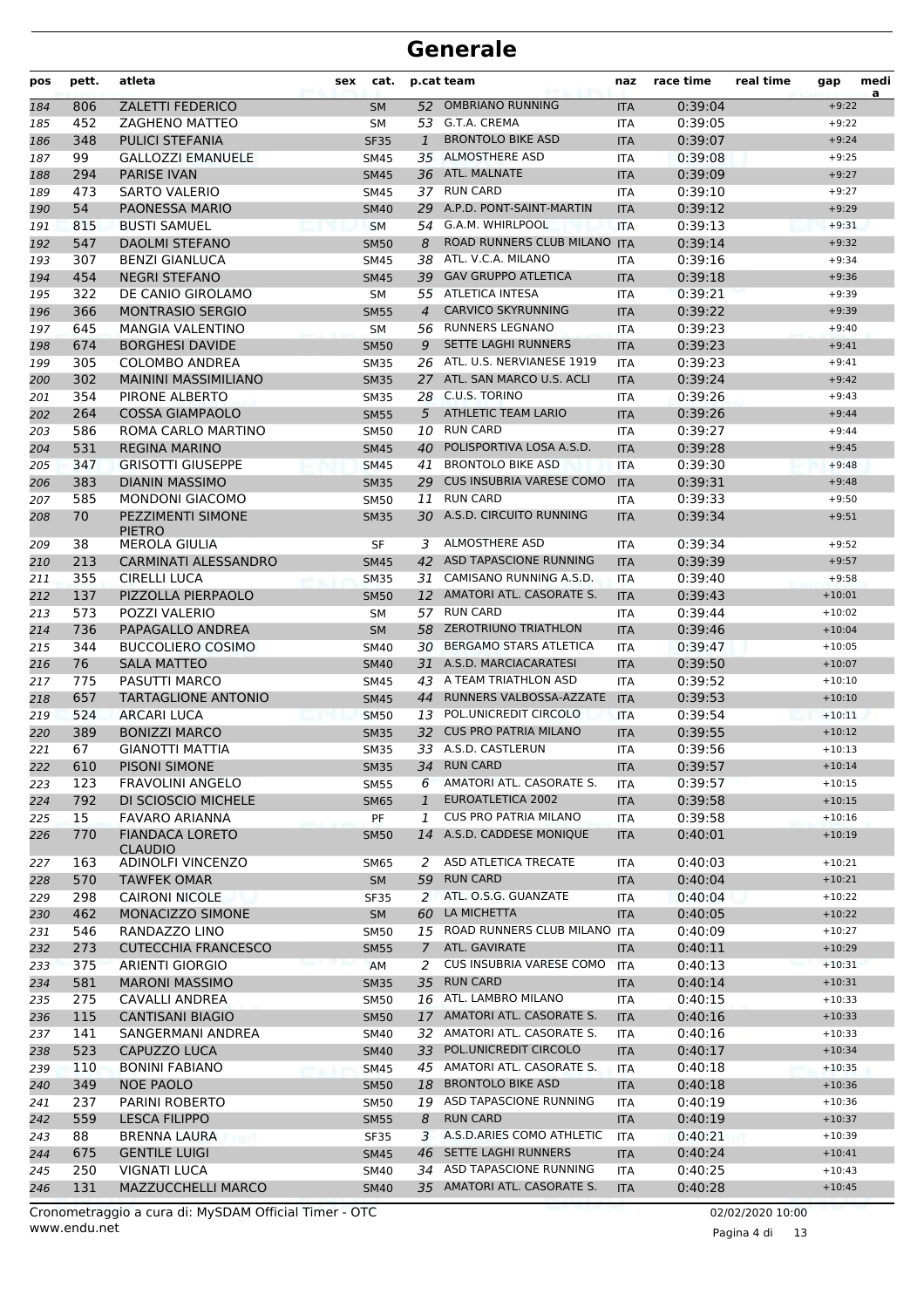| pos | pett. | atleta                                    | sex | cat.             |                | p.cat team                        | naz        | race time | real time | gap      | medi<br>a |
|-----|-------|-------------------------------------------|-----|------------------|----------------|-----------------------------------|------------|-----------|-----------|----------|-----------|
| 247 | 685   | <b>CLEMENTE ROBERTO</b>                   |     | <b>SM45</b>      |                | 47 STRAMILANO RUNNING CLUB        | <b>ITA</b> | 0:40:29   |           | $+10:46$ |           |
| 248 | 100   | <b>MINUCCI FRANCESCA</b>                  |     | <b>SF35</b>      | 4              | ALZAIA NAVIGLIO RUNNERS           | <b>ITA</b> | 0:40:31   |           | $+10:49$ |           |
| 249 | 625   | <b>GAIERA GIANLUIGI</b>                   |     | <b>SM45</b>      | 48             | <b>RUN CARD</b>                   | <b>ITA</b> | 0:40:32   |           | $+10:50$ |           |
| 250 | 260   | <b>MAURELLO FRANCESCO</b>                 |     | SM               | 61             | ATHLETIC ELITE TRACK AND          | <b>ITA</b> | 0:40:32   |           | $+10:50$ |           |
| 251 | 726   | <b>RICCARDI EMANUELE</b>                  |     | <b>SM50</b>      | 20             | <b>URBAN RUNNERS</b>              | <b>ITA</b> | 0:40:34   |           | $+10:51$ |           |
| 252 | 265   | ROMANINI FLAVIO                           |     | <b>SM55</b>      | 9              | ATHLETIC TEAM LARIO               | <b>SUI</b> | 0:40:34   |           | $+10:52$ |           |
| 253 | 650   | <b>FRATTINI STEFANO</b>                   |     | <b>SM</b>        | 62             | <b>RUNNERS LEGNANO</b>            | <b>ITA</b> | 0:40:38   |           | $+10:56$ |           |
| 254 | 694   | <b>BOSELLI LUCA GIOVANNI</b>              |     | <b>SM35</b>      |                | 36 TEAM K2                        | <b>ITA</b> | 0:40:41   |           | $+10:59$ |           |
| 255 | 709   | <b>BALLEELLO DANIELE</b>                  |     | <b>SM60</b>      | 3              | <b>U.S. S.VITTORE O. 1906</b>     | <b>ITA</b> | 0:40:44   |           | $+11:02$ |           |
| 256 | 166   | <b>BUSTO MARCO</b>                        |     | SM40             | 36             | ASD ATLETICA TRECATE              | <b>ITA</b> | 0:40:52   |           | $+11:10$ |           |
| 257 | 134   | <b>BAILA ANGELO ALESSANDR</b>             |     | <b>SM50</b>      | 21             | AMATORI ATL. CASORATE S.          | <b>ITA</b> | 0:40:53   |           | $+11:11$ |           |
| 258 | 398   | <b>SCALESE VITO</b>                       |     | <b>SM45</b>      | 49             | EUROATLETICA 2002                 | <b>ITA</b> | 0:40:54   |           | $+11:12$ |           |
| 259 | 418   | <b>GARIBOLDI ROBERTO</b>                  |     | <b>SM65</b>      | 3              | G.P. AVIS PAVIA                   | <b>ITA</b> | 0:40:54   |           | $+11:12$ |           |
| 260 | 788   | <b>CAPPELLI UMBERTO</b>                   |     | <b>SM</b>        |                | 63 RUN CARD                       | ITA        | 0:40:55   |           | $+11:13$ |           |
| 261 | 777   | <b>GULLO PAOLO</b>                        |     | <b>SM35</b>      |                | 37 S.I.S. ATL. 86                 | <b>ITA</b> | 0:40:59   |           | $+11:16$ |           |
| 262 | 758   | <b>CHIODI MASSIMO</b>                     |     | SM45             | 50             | <b>URBAN RUNNERS</b>              | <b>ITA</b> | 0:41:01   |           | $+11:19$ |           |
| 263 | 820   | DAZZO MICHELE                             |     | <b>SM35</b>      |                | 38 A.S.D. PASSIONE CORSA          | <b>ITA</b> | 0:41:02   |           | $+11:20$ |           |
| 264 | 774   | <b>SGRO' LEANDRO</b>                      |     | SM65             | $\overline{4}$ | A.S. CANTURINA POL. S.            | <b>ITA</b> | 0:41:02   |           | $+11:20$ |           |
| 265 | 664   | <b>AMATO LUIGI</b>                        |     | <b>SM40</b>      |                | 37 S.CLUB LIB. SESTO              | <b>ITA</b> | 0:41:03   |           | $+11:21$ |           |
| 266 | 279   | <b>BIONDELLI MARIANO</b>                  |     | SM45             |                | 51 ATL. LAMBRO MILANO             | <b>ITA</b> | 0:41:06   |           | $+11:24$ |           |
| 267 | 138   | POLETTO ENZO                              |     | <b>SM45</b>      |                | 52 AMATORI ATL, CASORATE S.       | <b>ITA</b> | 0:41:07   |           | $+11:24$ |           |
| 268 | 296   | <b>COLOMBO ANTONIO</b>                    |     | <b>SM50</b>      | 22             | ATL. MALNATE                      | <b>ITA</b> | 0:41:10   |           | $+11:28$ |           |
| 269 | 376   | <b>ASTOLFI ANDREA</b>                     |     | JM               | $\mathcal{I}$  | <b>CUS INSUBRIA VARESE COMO</b>   | <b>ITA</b> | 0:41:15   |           | $+11:33$ |           |
| 270 | 19    | <b>BRAMBILLA ALESSIA</b>                  |     | <b>SF35</b>      | 5              | <b>CUS PRO PATRIA MILANO</b>      | <b>ITA</b> | 0:41:16   |           | $+11:34$ |           |
| 271 | 143   | <b>SCANDELLA SILVANO</b><br><b>CESARE</b> |     | <b>SM70</b>      | $\mathbf{1}$   | AMATORI ATL. CASORATE S.          | <b>ITA</b> | 0:41:28   |           | $+11:45$ |           |
| 272 | 634   | PERNA NICCOLO                             |     | SM40             | 38             | <b>RUN CARD</b>                   | <b>ITA</b> | 0:41:30   |           | $+11:47$ |           |
| 273 | 469   | <b>LEO MAURIZIO</b>                       |     | <b>SM40</b>      |                | 39 LA MICHETTA                    | <b>ITA</b> | 0:41:30   |           | $+11:47$ |           |
| 274 | 816   | DANI MARTA                                |     | <b>SF</b>        | 4              | RUNNERS VALBOSSA-AZZATE           | <b>ITA</b> | 0:41:30   |           | $+11:48$ |           |
| 275 | 153   | <b>GUALDONI DANIELE</b>                   |     | <b>SM45</b>      | 53             | ASD AMICI DELLO SPORT             | <b>ITA</b> | 0:41:31   |           | $+11:48$ |           |
| 276 | 161   | <b>VIERO FLAVIO</b>                       |     | SM45             |                | 54 ASD AMICI DELLO SPORT          | <b>ITA</b> | 0:41:35   |           | $+11:53$ |           |
| 277 | 658   | DE LUCA LUIGI                             |     | <b>SM50</b>      | 23             | RUNNERS VALBOSSA-AZZATE           | <b>ITA</b> | 0:41:36   |           | $+11:53$ |           |
| 278 | 335   | <b>AGRATI ANDREA</b>                      |     | SM40             |                | 40 AVIS MARATHON VERBANIA         | <b>ITA</b> | 0:41:38   |           | $+11:56$ |           |
| 279 | 95    | <b>GARAVAGLIA ALEKSANDRA</b>              |     | IF.              |                | 2 ATLETICA VIGEVANO               | <b>ITA</b> | 0:41:40   |           | $+11:58$ |           |
| 280 | 225   | <b>INVERNIZZI DANIELE</b>                 |     | <b>SM40</b>      | 41             | ASD TAPASCIONE RUNNING            | <b>ITA</b> | 0:41:41   |           | $+11:59$ |           |
| 281 | 133   | <b>MINATO MARA</b>                        |     | <b>SF45</b>      | 2              | AMATORI ATL. CASORATE S.          | <b>ITA</b> | 0:41:42   |           | $+12:00$ |           |
| 282 | 331   | <b>BALSARINI SAMUELE</b>                  |     | <b>SM50</b>      |                | 24 ATLETICA VALSESIA              | <b>ITA</b> | 0:41:43   |           | $+12:01$ |           |
| 283 | 256   | RICCARDI DANIELE                          |     | <b>SM45</b>      |                | 55 ASD TAPASCIONE RUNNING         | <b>ITA</b> | 0:41:46   |           | $+12:04$ |           |
| 284 | 223   | <b>GUIDI ROBERTO</b>                      |     | <b>SM35</b>      |                | 39 ASD TAPASCIONE RUNNING         | <b>ITA</b> | 0:41:46   |           | $+12:04$ |           |
| 285 | 720   | ROMANINI MICHELE                          |     | <b>SM60</b>      |                | 4 U.S. SANGIORGESE                | <b>ITA</b> | 0:41:50   |           | $+12:07$ |           |
| 286 | 117   | CRIVELLARO ALESSIA                        |     | SF               |                | 5 AMATORI ATL. CASORATE S.        | ITA        | 0:41:53   |           | $+12:10$ |           |
| 287 | 577   | <b>NICOLIN ANDREA</b>                     |     | <b>SM35</b>      | 40             | <b>RUN CARD</b>                   | <b>ITA</b> | 0:41:53   |           | $+12:11$ |           |
| 288 | 593   | <b>PUGLISI SIMONE</b>                     |     | SM45             |                | 56 RUN CARD                       | ITA        | 0:41:55   |           | $+12:13$ |           |
| 289 | 330   | <b>VITERITTI MICHELE</b>                  |     | <b>SM45</b>      |                | 57 ATLETICA RUB. F.LLI FRATTINI   | <b>ITA</b> | 0:41:55   |           | $+12:13$ |           |
| 290 | 290   | <b>TAFFI STEFANO</b>                      |     | <b>SM55</b>      |                | 10 ATL. MALNATE                   | ITA        | 0:41:58   |           | $+12:15$ |           |
| 291 | 293   | <b>ZANINI FEDERICO</b>                    |     | <b>SM45</b>      |                | 58 ATL. MALNATE                   | <b>ITA</b> | 0:42:01   |           | $+12:19$ |           |
| 292 | 477   | <b>MARINO MARCO</b>                       |     | SM50             |                | 25 MARCIATORI SAN GIORGIO         | ITA        | 0:42:02   |           | $+12:20$ |           |
| 293 | 689   | <b>FRANCHI MAURIZIO</b>                   |     | <b>SM55</b>      | 11             | TEAM 3 ESSE                       | <b>ITA</b> | 0:42:04   |           | $+12:22$ |           |
| 294 | 687   | PIGNATARO GAETANO                         |     | <b>SM60</b>      | 5              | TEAM 3 ESSE                       | ITA        | 0:42:04   |           | $+12:22$ |           |
| 295 | 407   | PAGOTTO RUDY                              |     | <b>SM45</b>      | 59             | EUROATLETICA 2002                 | <b>ITA</b> | 0:42:05   |           | $+12:22$ |           |
| 296 | 798   | <b>GALLO GABRIELLA</b>                    |     | SF <sub>55</sub> | 1              | G.S. CASTELLANIA - GOZZANO ITA    |            | 0:42:05   |           | $+12:23$ |           |
| 297 | 139   | PURICELLI ANTONIO PAOLO                   |     | <b>SM50</b>      |                | 26 AMATORI ATL. CASORATE S.       | <b>ITA</b> | 0:42:13   |           | $+12:30$ |           |
| 298 | 637   | DE VENUTO GIOACCHINO                      |     | SM45             |                | 60 RUNNER VARESE                  | ITA        | 0:42:13   |           | $+12:31$ |           |
| 299 | 639   | RACHELLI MAURIZIO                         |     | <b>SM50</b>      | 27             | <b>RUNNER VARESE</b>              | <b>ITA</b> | 0:42:14   |           | $+12:31$ |           |
| 300 | 526   | PAPPALARDO FRANCESCO                      |     | SM45             | 61             | POL.UNICREDIT CIRCOLO             | ITA        | 0:42:17   |           | $+12:34$ |           |
| 301 | 670   | <b>GUGLIELMINETTI</b><br><b>DOMENICO</b>  |     | <b>SM55</b>      |                | 12 S.S. VITTORIO ALFIERI ASTI     | <b>ITA</b> | 0:42:19   |           | $+12:36$ |           |
| 302 | 661   | LE ROSE BASILIO                           |     | <b>SM50</b>      | 28             | RUNSMILE ASD                      | <b>ITA</b> | 0:42:22   |           | $+12:40$ |           |
| 303 | 663   | CORTI CATERINA ANGELICA                   |     | SF               | 6              | <b>RUNSMILE ASD</b>               | <b>ITA</b> | 0:42:22   |           | $+12:40$ |           |
| 304 | 723   | <b>BELLOLI MICHELE</b>                    |     | <b>SM35</b>      | 41             | <b>URBAN RUNNERS</b>              | ITA        | 0:42:23   |           | $+12:40$ |           |
| 305 | 616   | PRESAZZI FEDERICO                         |     | <b>SM</b>        | 64             | <b>RUN CARD</b>                   | <b>ITA</b> | 0:42:28   |           | $+12:45$ |           |
| 306 | 209   | <b>BORDIN LUCIO</b>                       |     | SM45             | 62             | ASD TAPASCIONE RUNNING            | ITA        | 0:42:28   |           | $+12:45$ |           |
| 307 | 514   | DAL DOSSO ALBERTO                         |     | <b>SM40</b>      |                | 42 PODISTICA ARONA                | <b>ITA</b> | 0:42:32   |           | $+12:49$ |           |
| 308 | 429   | <b>INUGGI FABIO</b>                       |     | <b>SM55</b>      |                | 13 G.S. CASTELLANIA - GOZZANO ITA |            | 0:42:32   |           | $+12:50$ |           |
| 309 | 681   | <b>FALL MARILENA</b>                      |     | <b>SF35</b>      | 6              | SPORT PROJECT VCO                 | <b>ITA</b> | 0:42:33   |           | $+12:51$ |           |

www.endu.net Cronometraggio a cura di: MySDAM Official Timer - OTC 02/02/2020 10:00

Pagina 5 di 13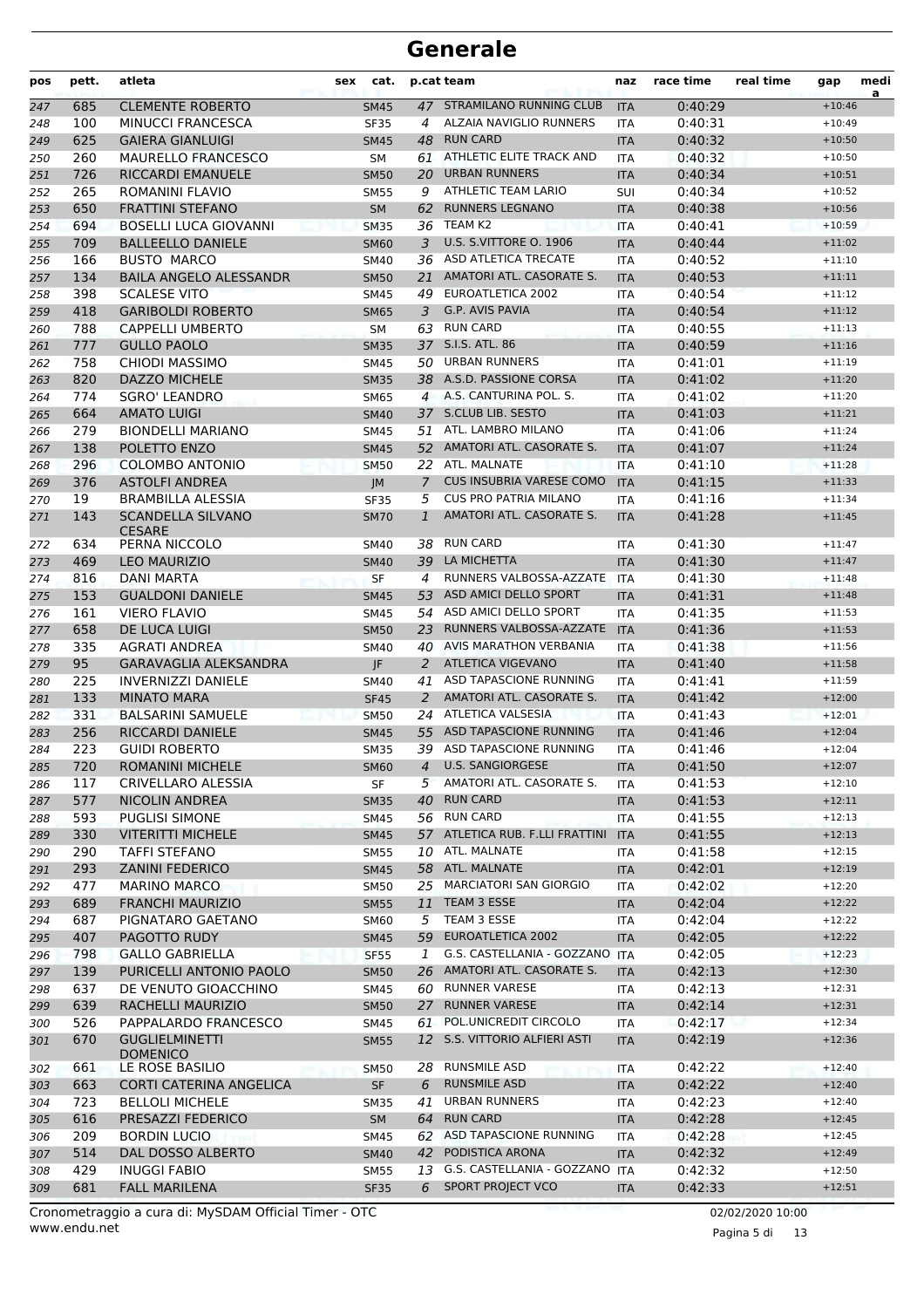| pos        | pett.      | atleta                                          | sex | cat.                       |              | p.cat team                                      | naz                      | race time          | real time | gap                  | medi<br>a |
|------------|------------|-------------------------------------------------|-----|----------------------------|--------------|-------------------------------------------------|--------------------------|--------------------|-----------|----------------------|-----------|
| 310        | 680        | <b>MASSARENTI CRISTINA</b>                      |     | <b>SF45</b>                | 3            | SOCIETA' ATLETICA                               | <b>ITA</b>               | 0:42:35            |           | $+12:52$             |           |
| 311        | 811        | <b>COLOMBO MASSIMO</b>                          |     | <b>SM35</b>                | 42           | RUNNERS LEGNANO                                 | <b>ITA</b>               | 0:42:35            |           | $+12:53$             |           |
| 312        | 557        | PANZERI DANIELE                                 |     | <b>SM</b>                  | 65           | <b>RUN CARD</b>                                 | <b>ITA</b>               | 0:42:36            |           | $+12:54$             |           |
| 313        | 538        | <b>MONFASANI LUIGI MARCO</b><br><b>ATHOS</b>    |     | <b>SM45</b>                | 63           | QT8-RUN                                         | <b>ITA</b>               | 0:42:38            |           | $+12:56$             |           |
| 314        | 622        | <b>GHIROLDI STEFANO</b>                         |     | <b>SM40</b>                | 43           | <b>RUN CARD</b>                                 | <b>ITA</b>               | 0:42:41            |           | $+12:59$             |           |
| 315        | 594        | <b>CONGIU DANIELE</b>                           |     | <b>SM45</b>                | 64           | <b>RUN CARD</b>                                 | <b>ITA</b>               | 0:42:42            |           | $+13:00$             |           |
| 316        | 618        | <b>RENNE VINCENZO</b>                           |     | <b>SM40</b>                | 44           | <b>RUN CARD</b>                                 | <b>ITA</b>               | 0:42:44            |           | $+13:02$             |           |
| 317        | 85         | COPELLI MASSIMILIANO                            |     | <b>SM45</b>                |              | 65 A.S.D. OLIMPIA RUNNERS                       | <b>ITA</b>               | 0:42:44            |           | $+13:02$             |           |
| 318        | 587        | <b>CURELLA MARCO</b>                            |     | <b>SM35</b>                |              | 43 RUN CARD                                     | <b>ITA</b>               | 0:42:47            |           | $+13:04$             |           |
| 319        | 181        | POLITI ENZO                                     |     | SM60                       | 6            | ASD ATLETICA TRECATE                            | <b>ITA</b>               | 0:42:48            |           | $+13:05$             |           |
| 320        | 760        | PEDRETTI MAURO                                  |     | <b>SM50</b>                | 29           | ASD TAPASCIONE RUNNING                          | <b>ITA</b>               | 0:42:49            |           | $+13:06$             |           |
| 321        | 722        | <b>TETTAMANTI SIMONE</b>                        |     | <b>SM35</b>                | 44           | UNIONE SPORTIVA ALBATESE                        | <b>ITA</b>               | 0:42:54            |           | $+13:11$             |           |
| 322        | 247        | <b>SANGALLI MAURIZIO</b>                        |     | <b>SM45</b>                |              | 66 ASD TAPASCIONE RUNNING                       | <b>ITA</b>               | 0:42:54            |           | $+13:12$             |           |
| 323        | 284        | <b>SARZO CRISTIAN</b>                           |     | <b>SM45</b>                |              | 67 ATL. MALNATE                                 | <b>ITA</b>               | 0:42:55            |           | $+13:13$             |           |
| 324        | 409        | <b>SPADONE ANDREA</b>                           |     | <b>SM40</b>                |              | 45 G. S. D. GENZIANELLA                         | <b>ITA</b>               | 0:42:57            |           | $+13:14$             |           |
| 325        | 678        | <b>SAVOINI MORGAN</b>                           |     | SM40                       |              | 46 SI-SPORT S.STEFANO                           | <b>ITA</b>               | 0:42:58            |           | $+13:15$             |           |
| 326        | 337        | <b>CALABRESE PIER CLAUDIO</b>                   |     | <b>SM45</b>                |              | 68 AVIS MARATHON VERBANIA                       | <b>ITA</b>               | 0:43:01            |           | $+13:18$             |           |
| 327        | 319        | <b>MALINO LUCIANO</b>                           |     | <b>SM55</b>                |              | 14 ATLETICA COGNE AOSTA                         | <b>ITA</b>               | 0:43:01            |           | $+13:18$             |           |
| 328        | 178        | <b>MILAN IVAN</b>                               |     | <b>SM50</b>                |              | 30 ASD ATLETICA TRECATE                         | <b>ITA</b>               | 0:43:02            |           | $+13:20$             |           |
| 329        | 693        | LATTUADA ROBERTO                                |     | SM40                       |              | 47 TEAM 3 ESSE                                  | <b>ITA</b>               | 0:43:02            |           | $+13:20$             |           |
| 330        | 182        | <b>SAPORITI MARIO</b>                           |     | <b>SM50</b>                |              | 31 ASD ATLETICA TRECATE                         | <b>ITA</b>               | 0:43:02            |           | $+13:20$             |           |
| 331        | 484        | <b>DICESARE CESARE</b>                          |     | <b>SM50</b>                |              | 32 NAVIGLIO RUNNING TEAM ASD ITA                |                          | 0:43:03            |           | $+13:20$             |           |
| 332        | 724        | RINALDI STEFANO                                 |     | <b>SM45</b>                | 69           | <b>URBAN RUNNERS</b>                            | <b>ITA</b>               | 0:43:03            |           | $+13:21$             |           |
| 333        | 175        | PICCHIANTI GIORDANI VERA                        |     | <b>SF35</b>                | 7            | ASD ATLETICA TRECATE                            | <b>ITA</b>               | 0:43:05            |           | $+13:23$             |           |
| 334        | 711        | <b>MORLACCHI CRISTIAN</b>                       |     | <b>SM45</b>                |              | 70 U.S. S.VITTORE O. 1906                       | <b>ITA</b>               | 0:43:06            |           | $+13:23$             |           |
| 335        | 135        | <b>MURGIA SILVIA</b>                            |     | <b>SF45</b>                | 4            | AMATORI ATL. CASORATE S.                        | <b>ITA</b>               | 0:43:06            |           | $+13:24$             |           |
| 336        | 171        | DA COSTA RUI MANUEL                             |     | <b>SM60</b>                | $7^{\circ}$  | ASD ATLETICA TRECATE<br>33 ASD ATLETICA TRECATE | <b>ITA</b>               | 0:43:07            |           | $+13:24$             |           |
| 337        | 173        | DI GIOVINE ANTONIO                              |     | <b>SM50</b>                |              | 34 G.P. QUELLI DELLA VIA                        | <b>ITA</b>               | 0:43:07            |           | $+13:25$<br>$+13:26$ |           |
| 338<br>339 | 421<br>627 | <b>VENEGONI MARCO</b><br>MANDOLESI JAVIER MARIA |     | <b>SM50</b><br><b>SM35</b> | 45           | <b>RUN CARD</b>                                 | <b>ITA</b><br><b>ITA</b> | 0:43:08<br>0:43:11 |           | $+13:29$             |           |
| 340        | 533        | PENSIERO GIOVANNI LUCA                          |     | <b>SM40</b>                | 48           | POLISPORTIVA SANT'ORSO                          | <b>ITA</b>               | 0:43:15            |           | $+13:33$             |           |
| 341        | 30         | DE DONNO MASSIMO                                |     | <b>SM40</b>                |              | 49 ASD TOP RUN                                  | <b>ITA</b>               | 0:43:17            |           | $+13:35$             |           |
| 342        | 588        | <b>BARENGHI ANDREA</b>                          |     | <b>SM40</b>                |              | 50 RUN CARD                                     | <b>ITA</b>               | 0:43:18            |           | $+13:35$             |           |
| 343        | 460        | PALLAVICINI STEFANO                             |     | SM                         |              | 66 I BOCIA VERANO BRIANZA                       | <b>ITA</b>               | 0:43:18            |           | $+13:36$             |           |
| 344        | 497        | LANZANI ILARIA                                  |     | <b>SF45</b>                | 5            | P.B.M. BOVISIO MASCIAGO                         | <b>ITA</b>               | 0:43:21            |           | $+13:38$             |           |
| 345        | 509        | <b>BLOTTA EGIDIO</b>                            |     | <b>SM35</b>                | 46           | PIETRO MICCA BIELLA                             | <b>ITA</b>               | 0:43:22            |           | $+13:39$             |           |
| 346        | 162        | <b>ACAMPORA MARGHERITA</b>                      |     | <b>SF40</b>                | 2            | ASD ATLETICA LA SBARRA                          | <b>ITA</b>               | 0:43:22            |           | $+13:39$             |           |
| 347        | 411        | <b>TORRESIN DENIS</b>                           |     | SM40                       |              | 51 G.A.M. WHIRLPOOL                             | <b>ITA</b>               | 0:43:22            |           | $+13:39$             |           |
| 348        | 620        | <b>MORONI ALBERTO</b>                           |     | <b>SM50</b>                |              | 35 RUN CARD                                     | <b>ITA</b>               | 0:43:24            |           | $+13:41$             |           |
| 349        | 351        | UGOLOTTI ALDO                                   |     | <b>SM35</b>                |              | 47 BRONTOLO BIKE ASD                            | ITA                      | 0:43:26            |           | $+13:44$             |           |
| 350        | 715        | LANGE' ANDREA CLEMENTE                          |     | <b>SM50</b>                |              | 36 U.S. S.VITTORE O. 1906                       | <b>ITA</b>               | 0:43:27            |           | $+13:44$             |           |
| 351        | 578        | ARNES XAVIER                                    |     | <b>SM45</b>                | 71           | RUN CARD                                        | ITA                      | 0:43:27            |           | $+13:45$             |           |
| 352        | 638        | <b>LONGO MAURO</b>                              |     | <b>SM55</b>                | 15           | <b>RUNNER VARESE</b>                            | <b>ITA</b>               | 0:43:28            |           | $+13:46$             |           |
| 353        | 753        | LATELLA DEMETRIO                                |     | <b>SM50</b>                |              | 37 RUNCARD                                      | ITA                      | 0:43:30            |           | $+13:48$             |           |
| 354        | 633        | LARROUX ANDREA                                  |     | <b>SM45</b>                |              | 72 RUN CARD                                     | <b>ITA</b>               | 0:43:31            |           | $+13:49$             |           |
| 355        | 705        | CIRESA NICOLO'                                  |     | SM                         |              | 67 TEAM PASTURO ASD                             | ITA                      | 0:43:31            |           | $+13:49$             |           |
| 356        | 482        | SCOGNAMIGLIO GIUSEPPE                           |     | <b>SM45</b>                | 73           | NAVIGLIO RUNNING TEAM ASD ITA                   |                          | 0:43:32            |           | $+13:49$             |           |
| 357        | 662        | <b>MAROTTA LUIGI</b>                            |     | <b>SM50</b>                | 38           | <b>RUNSMILE ASD</b>                             | ITA                      | 0:43:32            |           | $+13:50$             |           |
| 358        | 439        | <b>FERRARO ROBERTO</b>                          |     | <b>SM50</b>                |              | 39 G.S. MONTESTELLA                             | <b>ITA</b>               | 0:43:34            |           | $+13:51$             |           |
| 359        | 343        | <b>MORACCI JACOPLA</b>                          |     | <b>SF40</b>                | 3            | AZZURRA GARBAGNATE M.SE                         | <b>ITA</b>               | 0:43:36            |           | $+13:54$             |           |
| 360        | 784        | <b>ZANABONI GIUSEPPE</b>                        |     | <b>SM55</b>                |              | 16 RUN CARD                                     | <b>ITA</b>               | 0:43:39            |           | $+13:56$             |           |
| 361        | 427        | PRIMAVERA DANIELE                               |     | SM40                       |              | 52 G.S. AVIS - SEREGNO                          | ITA                      | 0:43:40            |           | $+13:58$             |           |
| 362        | 507        | <b>MARIANI MAURO</b>                            |     | <b>SM50</b>                | 40           | PFIZER ITALIA RUNNING TEAM                      | <b>ITA</b>               | 0:43:42            |           | $+14:00$             |           |
| 363        | 58         | <b>COLOMBO SIMONE</b>                           |     | SM                         |              | 68 A.S. CANTURINA POL. S.                       | ITA                      | 0:43:42            |           | $+14:00$             |           |
| 364        | 404        | CALDARA WALTER                                  |     | <b>SM60</b>                | 8            | EUROATLETICA 2002                               | <b>ITA</b>               | 0:43:42            |           | $+14:00$             |           |
| 365        | 235        | PAGURA MASSIMO                                  |     | SM40                       |              | 53 ASD TAPASCIONE RUNNING                       | <b>ITA</b>               | 0:43:48            |           | $+14:05$             |           |
| 366        | 378        | PIERANGELI ISABELLA                             |     | ${\sf AF}$                 | $\mathbf{1}$ | CUS INSUBRIA VARESE COMO                        | <b>ITA</b>               | 0:43:48            |           | $+14:06$             |           |
| 367        | 812        | <b>RICCI GIUSEPPE</b>                           |     | <b>SM50</b>                | 41           | G.S. ZELOFORAMAGNO                              | ITA                      | 0:43:50            |           | $+14:07$             |           |
| 368        | 189        | <b>BANCOLINI CINZIA</b>                         |     | <b>SF40</b>                | 4            | ASD GP GARLASCHESE                              | <b>ITA</b>               | 0:43:50            |           | $+14:08$             |           |
| 369        | 540        | FORNASATI MATTEO                                |     | SM40                       | 54           | <b>RASCHIANI TRIATHLON</b>                      | ITA                      | 0:43:50            |           | $+14:08$             |           |
| 370        | 576        | PANZA MARCO                                     |     | <b>SM45</b>                |              | 74 RUN CARD                                     | <b>ITA</b>               | 0:43:50            |           | $+14:08$             |           |
| 371        | 55         | FALANGA ANNIE MONIA                             |     | <b>SF45</b>                | 6            | A.S. AMATORI SPORT<br>75 ALMOSTHERE ASD         | ITA                      | 0:43:51            |           | $+14:09$             |           |
| 372        | 741        | <b>GRIPPO GIOVANNI</b>                          |     | <b>SM45</b>                |              |                                                 | <b>ITA</b>               | 0:43:51            |           | $+14:09$             |           |

Pagina 6 di 13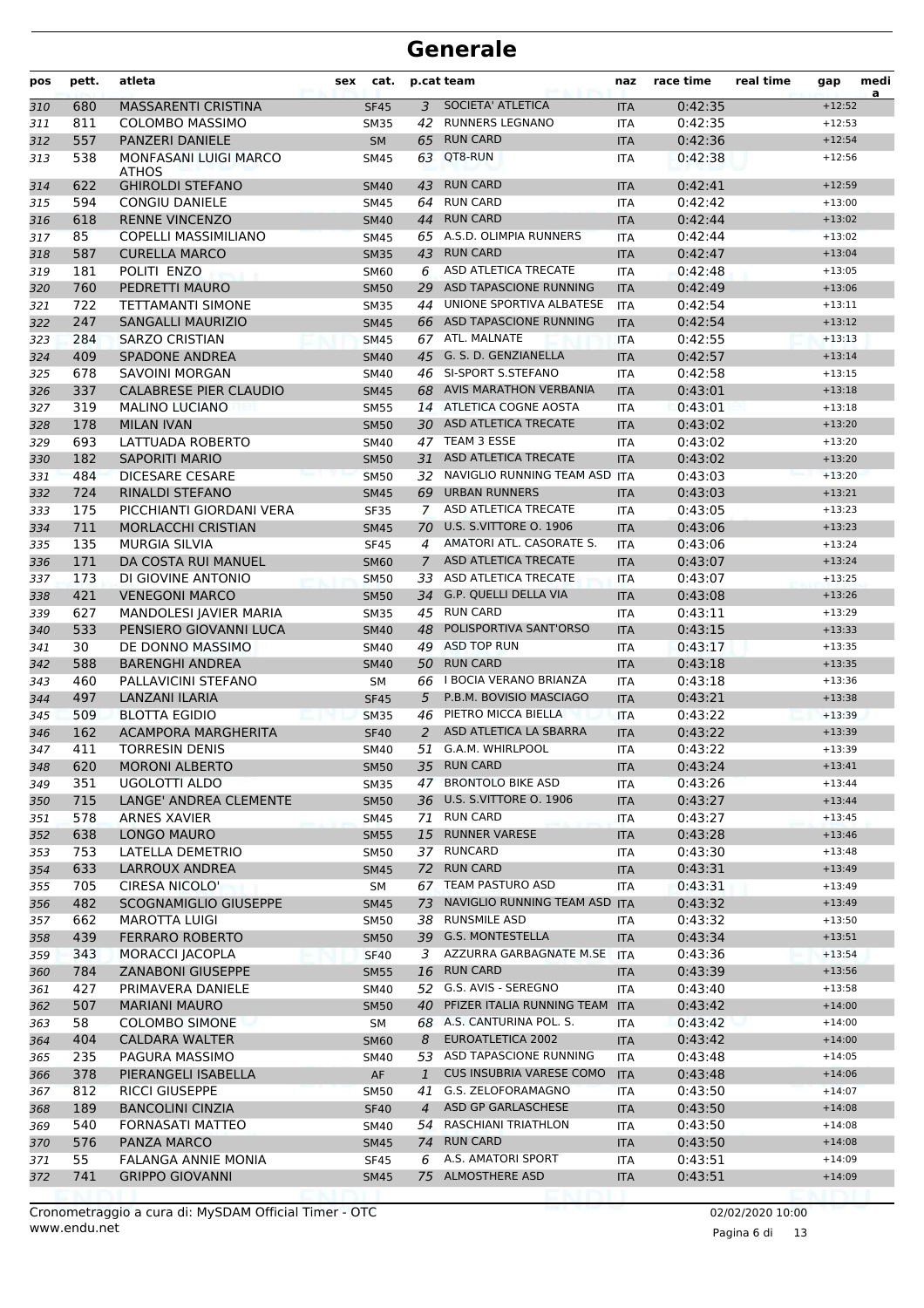| pos        | pett.     | atleta                                     | sex | cat.                       |                | p.cat team                                        | naz                      | race time          | real time | gap                  | medi<br>a |
|------------|-----------|--------------------------------------------|-----|----------------------------|----------------|---------------------------------------------------|--------------------------|--------------------|-----------|----------------------|-----------|
| 373        | 437       | <b>TEBANO DANIELE</b>                      |     | <b>SM55</b>                |                | 17 G.S. MONTESTELLA                               | <b>ITA</b>               | 0:43:54            |           | $+14:11$             |           |
| 374        | 444       | <b>COZZI LUCIA</b>                         |     | SF                         | 7              | G.S. MONTESTELLA                                  | <b>ITA</b>               | 0:43:54            |           | $+14:12$             |           |
| 375        | 521       | <b>SFERRA ANTONIO</b>                      |     | <b>SM45</b>                | 76             | POL.UNICREDIT CIRCOLO                             | <b>ITA</b>               | 0:43:56            |           | $+14:14$             |           |
| 376        | 522       | <b>MATTEUCCI ROBERTO</b>                   |     | <b>SM55</b>                | 18             | POL.UNICREDIT CIRCOLO                             | <b>ITA</b>               | 0:43:58            |           | $+14:15$             |           |
| 377        | 667       | RAVIZZA ROBERTO                            |     | <b>SM50</b>                |                | 42 S.O.I. INVERUNO                                | <b>ITA</b>               | 0:44:02            |           | $+14:20$             |           |
| 378        | 755       | <b>FALABELLA DANIELE</b>                   |     | <b>SM35</b>                |                | 48 ASD TAPASCIONE RUNNING                         | <b>ITA</b>               | 0:44:03            |           | $+14:21$             |           |
| 379        | 766       | <b>BONADEI LUCA</b>                        |     | <b>SM35</b>                | 49             | <b>URBAN RUNNERS</b>                              | <b>ITA</b>               | 0:44:03            |           | $+14:21$             |           |
| 380        | 505       | <b>CARLI GIUSEPPE</b>                      |     | <b>SM55</b>                |                | 19 PFIZER ITALIA RUNNING TEAM ITA                 |                          | 0:44:06            |           | $+14:24$             |           |
| 381        | 186       | <b>CATANESE GUGLIELMO</b>                  |     | <b>SM35</b>                |                | 50 ASD ATLETICA TRECATE                           | <b>ITA</b>               | 0:44:07            |           | $+14:25$             |           |
| 382        | 289       | <b>BISULCA DAVIDE</b>                      |     | <b>SM40</b>                |                | 55 ATL. MALNATE<br><b>BIO CORRENDO AVIS</b>       | <b>ITA</b>               | 0:44:08            |           | $+14:26$             |           |
| 383        | 345       | <b>FERRARIO LUCA</b>                       |     | <b>SM45</b>                | 77             |                                                   | <b>ITA</b>               | 0:44:08            |           | $+14:26$             |           |
| 384        | 192       | PAGLIARIN JACOPO                           |     | <b>SM</b>                  |                | 69 ASD GP GARLASCHESE<br>43 A.S.D. GRAVELLONA VCO | <b>ITA</b>               | 0:44:08            |           | $+14:26$             |           |
| 385        | 74<br>528 | <b>CARDINALI MAURO</b><br>MUSSO SEBASTIANO |     | <b>SM50</b>                |                | 20 POL.UNICREDIT CIRCOLO                          | <b>ITA</b>               | 0:44:09<br>0:44:10 |           | $+14:26$             |           |
| 386        | 754       | RAVA ANDREA SERGIO                         |     | <b>SM55</b>                | 78             | <b>RUNCARD</b>                                    | <b>ITA</b>               | 0:44:13            |           | $+14:27$<br>$+14:31$ |           |
| 387<br>388 | 700       | <b>CAVENAGHI GIUSEPPE</b>                  |     | <b>SM45</b><br><b>SM55</b> | 21             | TEAM OTC SSD ARL                                  | <b>ITA</b><br><b>ITA</b> | 0:44:16            |           | $+14:34$             |           |
| 389        | 287       | <b>GALLO IGNAZIO</b>                       |     | <b>SM50</b>                | 44             | ATL. MALNATE                                      | <b>ITA</b>               | 0:44:26            |           | $+14:43$             |           |
| 390        | 762       | COLOMBO ALESSANDRO                         |     | SM40                       |                | 56 ASD TAPASCIONE RUNNING                         | <b>ITA</b>               | 0:44:26            |           | $+14:44$             |           |
| 391        | 701       | <b>GUARDO SERGIO</b>                       |     | <b>SM40</b>                |                | 57 TEAM OTC SSD ARL                               | <b>ITA</b>               | 0:44:26            |           | $+14:44$             |           |
| 392        | 471       | <b>MURA GIANLUCA</b>                       |     | <b>SM45</b>                |                | 79 LA MICHETTA                                    | <b>ITA</b>               | 0:44:28            |           | $+14:45$             |           |
| 393        | 108       | <b>BIELLI IVANO</b>                        |     | <b>SM55</b>                |                | 22 AMATORI ATL. CASORATE S.                       | <b>ITA</b>               | 0:44:29            |           | $+14:47$             |           |
| 394        | 399       | <b>CONTI CIRINO</b>                        |     | <b>SM60</b>                | 9              | EUROATLETICA 2002                                 | <b>ITA</b>               | 0:44:30            |           | $+14:48$             |           |
| 395        | 598       | <b>MURTAS MASSIMO</b>                      |     | <b>SM45</b>                | 80             | <b>RUN CARD</b>                                   | <b>ITA</b>               | 0:44:36            |           | $+14:53$             |           |
| 396        | 717       | <b>GAFFURI LETIZIA</b>                     |     | <b>SF35</b>                | 8              | <b>U.S. SAN MAURIZIO</b>                          | <b>ITA</b>               | 0:44:36            |           | $+14:54$             |           |
| 397        | 518       | <b>GIUSTOLISI CORRADO</b>                  |     | <b>SM55</b>                | 23             | POL. ALBOSAGGIA                                   | <b>ITA</b>               | 0:44:36            |           | $+14:54$             |           |
| 398        | 53        | PISTONO PAOLO                              |     | SM40                       |                | 58 A.ATL. CANDELO                                 | ITA                      | 0:44:37            |           | $+14:54$             |           |
| 399        | 436       | <b>OLIVARI PIERLUIGI</b>                   |     | <b>SM50</b>                | 45             | <b>G.S. MONTESTELLA</b>                           | <b>ITA</b>               | 0:44:38            |           | $+14:56$             |           |
| 400        | 551       | PERRONE SIMONE                             |     | SM45                       | 81             | <b>RUN CARD</b>                                   | <b>ITA</b>               | 0:44:39            |           | $+14:57$             |           |
| 401        | 254       | <b>MASPERI GRAZIANO</b>                    |     | <b>SM50</b>                | 46             | ASD TAPASCIONE RUNNING                            | <b>ITA</b>               | 0:44:40            |           | $+14:58$             |           |
| 402        | 68        | <b>CRENNA TIZIANO</b>                      |     | <b>SM55</b>                |                | 24 A.S.D. CIRCUITO RUNNING                        | <b>ITA</b>               | 0:44:40            |           | $+14:58$             |           |
| 403        | 191       | <b>CONTI ERICA</b>                         |     | <b>SF</b>                  | 8              | ASD GP GARLASCHESE                                | <b>ITA</b>               | 0:44:41            |           | $+14:58$             |           |
| 404        | 314       | <b>ASTOLFI STEFANO</b>                     |     | SM45                       |                | 82 ATLETICA ALBIATE                               | ITA                      | 0:44:41            |           | $+14:59$             |           |
| 405        | 317       | <b>SCRIGNOLI FABRIZIO</b>                  |     | <b>SM50</b>                | 47             | <b>ATLETICA CINISELLO</b>                         | <b>ITA</b>               | 0:44:41            |           | $+14:59$             |           |
| 406        | 485       | MASTROLONARDO                              |     | <b>SM45</b>                | 83             | NAVIGLIO RUNNING TEAM ASD ITA                     |                          | 0:44:44            |           | $+15:01$             |           |
| 407        | 127       | <b>ROBERTO</b><br><b>GIUDICI FABIO</b>     |     | <b>SM55</b>                | 25             | AMATORI ATL. CASORATE S.                          | <b>ITA</b>               | 0:44:47            |           | $+15:04$             |           |
| 408        | 601       | <b>IUSO LEONARDO</b>                       |     | <b>SM65</b>                | 5              | <b>RUN CARD</b>                                   | <b>ITA</b>               | 0:44:49            |           | $+15:07$             |           |
| 409        | 185       | <b>UBEZIO MARCO</b>                        |     | <b>SM45</b>                |                | 84 ASD ATLETICA TRECATE                           | <b>ITA</b>               | 0:44:51            |           | $+15:08$             |           |
| 410        | 716       | <b>FRIGERIO BEATRICE MARIA</b>             |     | <b>SF50</b>                | 2              | <b>U.S. SAN MAURIZIO</b>                          | <b>ITA</b>               | 0:44:53            |           | $+15:11$             |           |
| 411        | 277       | DASCANIO SALVATORE                         |     | <b>SM50</b>                |                | 48 ATL. LAMBRO MILANO                             | $\sf ITA$                | 0:44:57            |           | $+15:15$             |           |
| 412        | 702       | <b>FAZIO MARCO</b>                         |     | SM40                       |                | 59 TEAM OTC SSD ARL                               | ITA                      | 0:44:57            |           | $+15:15$             |           |
| 413        | 295       | <b>CARONNO ROBERTO</b>                     |     | <b>SM55</b>                |                | 26 ATL. MALNATE                                   | <b>ITA</b>               | 0:44:58            |           | $+15:16$             |           |
| 414        | 527       | LAMONTANARA PATRIZIO                       |     | SM40                       |                | 60 POL.UNICREDIT CIRCOLO                          | ITA                      | 0:44:58            |           | $+15:16$             |           |
| 415        | 360       | <b>GRASSINI GIOVANNI</b>                   |     | <b>SM70</b>                | $\overline{2}$ | <b>CAMPUS VARESE RUNNERS</b>                      | <b>ITA</b>               | 0:44:59            |           | $+15:16$             |           |
| 416        | 148       | <b>VALENSISI ROBERTO</b>                   |     | <b>SM50</b>                |                | 49 AMATORI ATL. CASORATE S.                       | ITA                      | 0:45:00            |           | $+15:17$             |           |
| 417        | 704       | <b>CALATINO POMPILIO</b>                   |     | <b>SM55</b>                |                | 27 TEAM OTC SSD ARL                               | <b>ITA</b>               | 0:45:00            |           | $+15:18$             |           |
| 418        | 84        | REMONDINI MARCO                            |     | SM45                       |                | 85 A.S.D. OLIMPIA RUNNERS                         | ITA                      | 0:45:01            |           | $+15:19$             |           |
| 419        | 451       | PRIVITERA GIUSEPPE                         |     | <b>SM50</b>                |                | 50 G.S.A. VALSESIA                                | <b>ITA</b>               | 0:45:01            |           | $+15:19$             |           |
| 420        | 489       | <b>BAIMA PICIT MASSIMO</b>                 |     | SM40                       |                | 61 NEW RUN T.                                     | ITA                      | 0:45:03            |           | $+15:20$             |           |
| 421        | 118       | CRIVELLARO GIANFRANCO                      |     | SM65                       | 6              | AMATORI ATL. CASORATE S.                          | <b>ITA</b>               | 0:45:03            |           | $+15:21$             |           |
| 422        | 194       | <b>CARBONARO MICHELE</b>                   |     | <b>SM45</b>                |                | 86 ASD GP GARLASCHESE                             | ITA                      | 0:45:06            |           | $+15:23$             |           |
| 423        | 313       | <b>CERIANI ALBERTO</b>                     |     | <b>SM50</b>                |                | 51 ATLETICA 3V                                    | <b>ITA</b>               | 0:45:07            |           | $+15:24$             |           |
| 424        | 793       | <b>TESTA CLAUDIO</b>                       |     | <b>SM60</b>                |                | 10 U.S. SCALO VOGHERA                             | ITA                      | 0:45:07            |           | $+15:24$             |           |
| 425        | 791       | <b>FIANDRA DANIELE</b>                     |     | <b>SM</b>                  |                | 70 G.S. MARATHON MAX                              | <b>ITA</b>               | 0:45:07            |           | $+15:25$             |           |
| 426        | 479       | ORSENIGO FEDERICA                          |     | SF                         | 9              | MULTISPORT CANTU' 2012                            | ITA                      | 0:45:08            |           | $+15:26$             |           |
| 427        | 683       | <b>FRANCIOSA DAVIDE</b>                    |     | <b>SM40</b>                |                | 62 SSD RCS ACTIVE TEAM A R.L.                     | <b>ITA</b>               | 0:45:08            |           | $+15:26$             |           |
| 428        | 713       | NERCI ALESSANDRO                           |     | <b>SM50</b>                |                | 52 U.S. S.VITTORE O. 1906                         | ITA                      | 0:45:09            |           | $+15:27$             |           |
| 429        | 481       | PATERLINI ANDREA                           |     | SM                         |                | 71 NAVIGLIO RUNNING TEAM ASD ITA                  |                          | 0:45:10            |           | $+15:27$             |           |
| 430        | 233       | MICHIELON GIOVANNI                         |     | <b>SM60</b>                |                | 11 ASD TAPASCIONE RUNNING                         | ITA                      | 0:45:13            |           | $+15:30$             |           |
| 431        | 180       | <b>ODOARDI IVANO</b>                       |     | <b>SM55</b>                |                | 28 ASD ATLETICA TRECATE                           | <b>ITA</b>               | 0:45:13            |           | $+15:31$             |           |
| 432        | 463       | ARENGA MATTEO                              |     | SM                         |                | 72 LA MICHETTA                                    | ITA                      | 0:45:13            |           | $+15:31$             |           |
| 433        | 743       | <b>GIORGI MARCO</b>                        |     | <b>SM40</b>                |                | 63 ALMOSTHERE ASD                                 | <b>ITA</b>               | 0:45:15            |           | $+15:33$             |           |
| 434        | 113       | <b>BREBBIA ANTONIO</b>                     |     | SM65                       |                | 7 AMATORI ATL. CASORATE S.                        | <b>ITA</b>               | 0:45:20            |           | $+15:37$             |           |
| 435        | 475       | <b>FERRARI DAVID</b>                       |     | <b>SM40</b>                |                | 64 LIFE LAB                                       | <b>ITA</b>               | 0:45:24            |           | $+15:42$             |           |

Pagina 7 di 13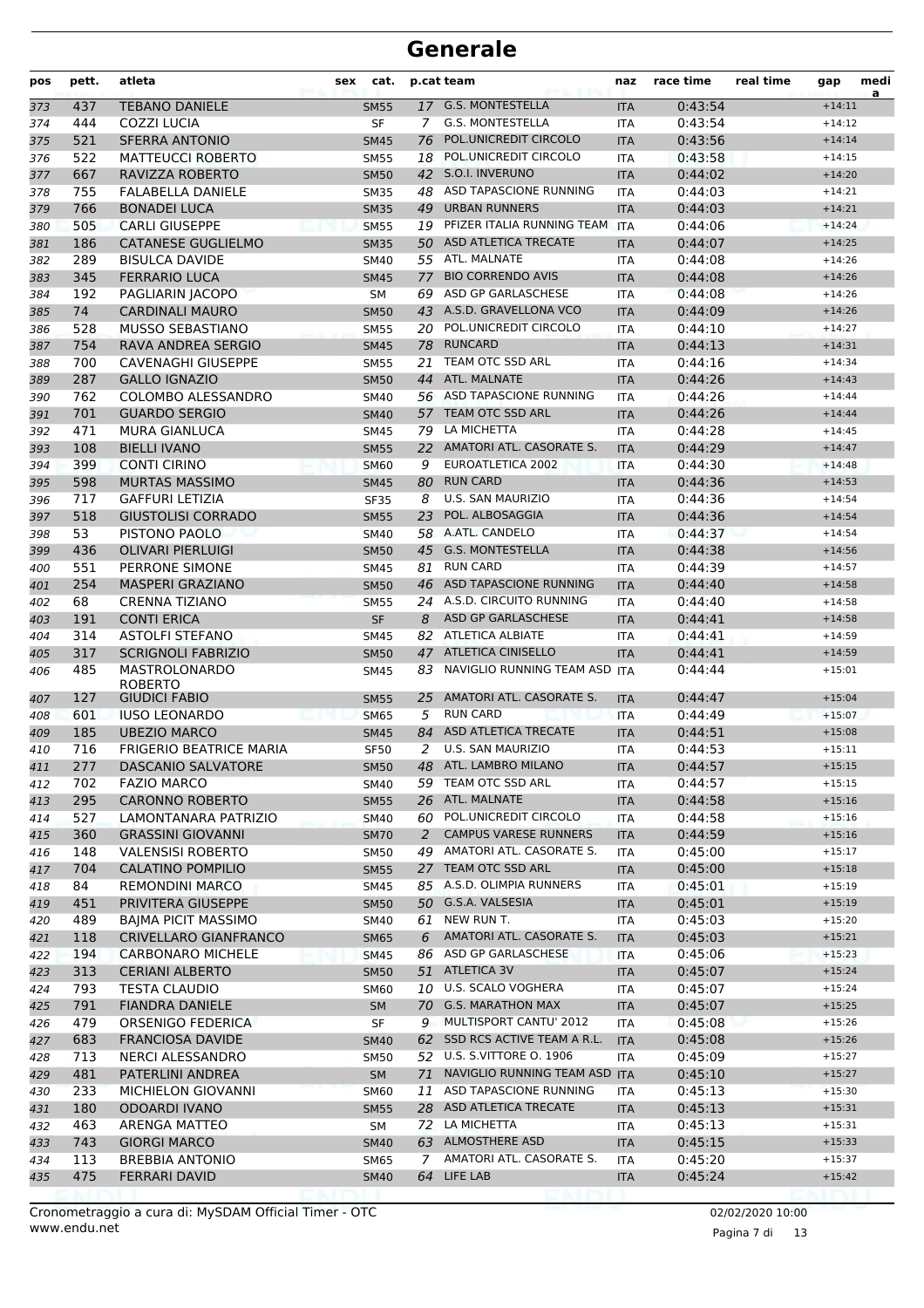| pos        | pett.      | atleta                                             | sex | cat.                       |                | p.cat team                                         | naz                      | race time          | real time | gap                  | medi<br>a |
|------------|------------|----------------------------------------------------|-----|----------------------------|----------------|----------------------------------------------------|--------------------------|--------------------|-----------|----------------------|-----------|
| 436        | 636        | <b>ZAMBON RITA</b>                                 |     | <b>SF55</b>                | $\overline{2}$ | <b>RUNNER VARESE</b>                               | <b>ITA</b>               | 0:45:26            |           | $+15:44$             |           |
| 437        | 555        | PEREGO LUCA                                        |     | SM40                       | 65             | <b>RUN CARD</b>                                    | <b>ITA</b>               | 0:45:29            |           | $+15:46$             |           |
| 438        | 561        | <b>ARMENTO SARA</b>                                |     | SF                         | 10             | <b>RUN CARD</b>                                    | <b>ITA</b>               | 0:45:30            |           | $+15:48$             |           |
| 439        | 217        | <b>FERRIERO CIRO</b>                               |     | <b>SM50</b>                |                | 53 ASD TAPASCIONE RUNNING                          | <b>ITA</b>               | 0:45:35            |           | $+15:52$             |           |
| 440        | 239        | PELLEGATTA DAMIANO                                 |     | <b>SM60</b>                | 12             | ASD TAPASCIONE RUNNING                             | <b>ITA</b>               | 0:45:35            |           | $+15:53$             |           |
| 441        | 93         | <b>FRANCESCHETTO MARCO</b>                         |     | <b>SM45</b>                |                | 87 ALMOSTHERE ASD                                  | <b>ITA</b>               | 0:45:35            |           | $+15:53$             |           |
| 442        | 435        | <b>GARDELLI UGO ANDREA</b>                         |     | <b>SM50</b>                |                | 54 G.S. MONTESTELLA                                | <b>ITA</b>               | 0:45:41            |           | $+15:59$             |           |
| 443        | 697        | <b>GERVASIO ANTONIO</b>                            |     | <b>SM55</b>                |                | 29 TEAM OTC SSD ARL                                | <b>ITA</b>               | 0:45:43            |           | $+16:01$             |           |
| 444        | 201        | <b>COSTANTINO MICHELE</b>                          |     | <b>SM55</b>                |                | 30 ASD ORTICA TEAM MILANO                          | <b>ITA</b>               | 0:45:46            |           | $+16:03$             |           |
| 445        | 666        | <b>BINAGHI MASSIMO</b>                             |     | <b>SM50</b>                | 55             | S.O.I. INVERUNO                                    | <b>ITA</b>               | 0:45:46            |           | $+16:04$             |           |
| 446        | 607        | <b>MORIONE ALFONSO</b>                             |     | <b>SM35</b>                | 51             | <b>RUN CARD</b>                                    | <b>ITA</b>               | 0:45:47            |           | $+16:04$             |           |
| 447        | 120        | <b>ESPOSTO ANGELO</b>                              |     | <b>SM60</b>                |                | 13 AMATORI ATL. CASORATE S.                        | <b>ITA</b>               | 0:45:48            |           | $+16:05$             |           |
| 448        | 491        | <b>GENERO RAFFAELE</b>                             |     | <b>SM50</b>                |                | 56 NOVARA CHE CORRE                                | <b>ITA</b>               | 0:45:48            |           | $+16:06$             |           |
| 449        | 631        | <b>CISLAGHI ANTONIO</b>                            |     | <b>SM50</b>                |                | 57 RUN CARD                                        | <b>ITA</b>               | 0:45:51            |           | $+16:09$             |           |
| 450        | 655        | <b>REGALIA MARCO</b>                               |     | <b>SM40</b>                | 66             | RUNNERS VALBOSSA-AZZATE                            | <b>ITA</b>               | 0:45:52            |           | $+16:10$             |           |
| 451        | 613        | <b>SCHIAVULLI SERGIO</b>                           |     | SM45                       | 88             | <b>RUN CARD</b>                                    | <b>ITA</b>               | 0:45:53            |           | $+16:10$             |           |
| 452        | 821        | <b>FILIPPI LUIGI</b>                               |     | <b>SM35</b>                | 52             | <b>RUNNERS LEGNANO</b>                             | <b>ITA</b>               | 0:45:58            |           | $+16:16$             |           |
| 453        | 496        | <b>ALBERTI RICCARDO</b>                            |     | <b>SM55</b>                |                | 31 P.B.M. BOVISIO MASCIAGO                         | <b>ITA</b>               | 0:46:00            |           | $+16:18$             |           |
| 454        | 504        | <b>BERNA MANUELA</b>                               |     | <b>SF45</b>                | $\mathcal{I}$  | PFIZER ITALIA RUNNING TEAM                         | <b>ITA</b>               | 0:46:01            |           | $+16:19$             |           |
| 455        | 406        | <b>SERAFIN ANDREA</b>                              |     | <b>SM45</b>                | 89             | EUROATLETICA 2002<br>NAVIGLIO RUNNING TEAM ASD IRN | <b>ITA</b>               | 0:46:03            |           | $+16:20$             |           |
| 456        | 763        | RABUAZZO FRANCESCO                                 |     | <b>SM55</b>                | 32             |                                                    |                          | 0:46:03            |           | $+16:21$             |           |
| 457        | 615        | <b>OLDANI PAOLA</b>                                |     | <b>SF45</b>                | 8              | <b>RUN CARD</b>                                    | ITA                      | 0:46:07            |           | $+16:25$             |           |
| 458        | 286        | <b>RIVA MASSIMO</b>                                |     | <b>SM55</b>                | 33             | ATL. MALNATE                                       | <b>ITA</b>               | 0:46:08            |           | $+16:25$             |           |
| 459        | 566        | <b>BORLENGHI SERGIO</b>                            |     | <b>SM50</b>                |                | 58 RUN CARD<br><b>U.S. SAN MAURIZIO</b>            | <b>ITA</b>               | 0:46:10            |           | $+16:28$             |           |
| 460        | 718        | <b>CARDOSO LOPES DONZILIA</b>                      |     | <b>SF55</b>                | 3              | 90 ASD TAPASCIONE RUNNING                          | <b>POR</b>               | 0:46:11            |           | $+16:29$             |           |
| 461        | 257        | VIGNOLA MASSIMILIANO                               |     | <b>SM45</b>                |                | <b>GS AVIS TREVIGLIO G.</b>                        | <b>ITA</b>               | 0:46:11            |           | $+16:29$             |           |
| 462        | 458        | NOZZA ANDREA                                       |     | <b>SM70</b>                | 3              | <b>BRONTOLO BIKE ASD</b>                           | <b>ITA</b>               | 0:46:13            |           | $+16:31$             |           |
| 463        | 350<br>652 | <b>DAMENO LUIGI</b><br>ROMAGNONI GIANLUCA          |     | <b>SM55</b>                | 34             | <b>RUNNERS LEGNANO</b>                             | <b>ITA</b>               | 0:46:16<br>0:46:17 |           | $+16:34$             |           |
| 464        | 410        |                                                    |     | <b>SM50</b>                | 59<br>5        | G. S. D. GENZIANELLA                               | <b>ITA</b>               |                    |           | $+16:35$             |           |
| 465        | 60         | <b>BELARDELLI CHIARA</b><br><b>VEDOVATTI FABIO</b> |     | <b>SF40</b>                |                | 35 A.S. LANZADA                                    | <b>ITA</b>               | 0:46:18            |           | $+16:35$<br>$+16:37$ |           |
| 466<br>467 | 456        | <b>TECLAI WILLIAM</b>                              |     | <b>SM55</b><br><b>SM50</b> |                | 60 GPA GRUPPO PODISTICO                            | <b>ITA</b><br><b>ITA</b> | 0:46:19<br>0:46:20 |           | $+16:37$             |           |
| 468        | 767        | <b>ENRIALTI GIANPIERO</b>                          |     | <b>SM55</b>                | 36             | <b>URBAN RUNNERS</b>                               | <b>ITA</b>               | 0:46:21            |           | $+16:39$             |           |
| 469        | 470        | <b>LUCCHI GIUSEPPE</b>                             |     | <b>SM65</b>                | 8              | LA MICHETTA                                        | <b>ITA</b>               | 0:46:23            |           | $+16:41$             |           |
| 470        | 104        | <b>ANTONICELLI PASQUALE</b>                        |     | <b>SM60</b>                | 14             | AMATORI ATL. CASORATE S.                           | <b>ITA</b>               | 0:46:24            |           | $+16:41$             |           |
| 471        | 596        | MILAZZO GIANFRANCO                                 |     | <b>SM45</b>                | 91             | <b>RUN CARD</b>                                    | <b>ITA</b>               | 0:46:25            |           | $+16:43$             |           |
| 472        | 818        | <b>VILLA MATTEO</b>                                |     | <b>SM35</b>                | 53             | <b>RUN CARD</b>                                    | <b>ITA</b>               | 0:46:25            |           | $+16:43$             |           |
| 473        | 291        | <b>GRAMMATICO ANTONINO</b>                         |     | <b>SM60</b>                | 15             | ATL. MALNATE                                       | <b>ITA</b>               | 0:46:26            |           | $+16:44$             |           |
| 474        | 208        | <b>BOCCA CARLO</b>                                 |     | <b>SM40</b>                |                | 67 ASD TAPASCIONE RUNNING                          | <b>ITA</b>               | 0:46:26            |           | $+16:44$             |           |
| 475        | 373        | MARUZZO RICCARDO                                   |     | SM40                       |                | 68 CUS INSUBRIA VARESE COMO                        | ITA                      | 0:46:28            |           | $+16:45$             |           |
| 476        | 712        | <b>CHIODINI ADELIO</b>                             |     | <b>SM50</b>                |                | 61 U.S. S.VITTORE O. 1906                          | <b>ITA</b>               | 0:46:29            |           | $+16:47$             |           |
| 477        | 334        | <b>GIBIN LORIS</b>                                 |     | SM65                       | 9              | ATLETICA VIGEVANO                                  | ITA                      | 0:46:30            |           | $+16:48$             |           |
| 478        | 205        | <b>BENVEGNU' ALEX</b>                              |     | <b>SM45</b>                |                | 92 ASD TAPASCIONE RUNNING                          | <b>ITA</b>               | 0:46:31            |           | $+16:48$             |           |
| 479        | 569        | ROSSETTI MASSIMO                                   |     | <b>SM55</b>                |                | 37 RUN CARD                                        | SUI                      | 0:46:32            |           | $+16:49$             |           |
| 480        | 372        | DI CEGLIE ANNA                                     |     | <b>SF40</b>                | 6              | <b>CUS INSUBRIA VARESE COMO</b>                    | <b>ITA</b>               | 0:46:33            |           | $+16:50$             |           |
| 481        | 626        | FANIZZA GIANLUCA                                   |     | SM40                       | 69             | <b>RUN CARD</b>                                    | ITA                      | 0:46:33            |           | $+16:50$             |           |
| 482        | 486        | SARANITI GIUSEPPE MARCO                            |     | <b>SM50</b>                |                | 62 NAVIGLIO RUNNING TEAM ASD ITA                   |                          | 0:46:37            |           | $+16:55$             |           |
| 483        | 309        | DORIGO MARCO                                       |     | SM40                       |                | 70 ATL. V.C.A. MILANO                              | ITA                      | 0:46:38            |           | $+16:55$             |           |
| 484        | 122        | <b>FOSSA EMANUELA</b>                              |     | <b>SF50</b>                |                | 3 AMATORI ATL. CASORATE S.                         | <b>ITA</b>               | 0:46:39            |           | $+16:56$             |           |
| 485        | 646        | DI BARI ROBERTO                                    |     | <b>SM40</b>                |                | 71 RUNNERS LEGNANO                                 | ITA                      | 0:46:45            |           | $+17:03$             |           |
| 486        | 768        | PINI STEFANO                                       |     | <b>SM50</b>                |                | 63 MARATHON CLUB SEVESO                            | <b>ITA</b>               | 0:46:46            |           | $+17:04$             |           |
| 487        | 530        | <b>CAPUTO FILIPPO</b>                              |     | SM45                       |                | 93 POL.UNICREDIT CIRCOLO                           | ITA                      | 0:46:46            |           | $+17:04$             |           |
| 488        | 125        | <b>GARBERI CESARE</b>                              |     | <b>SM60</b>                |                | 16 AMATORI ATL. CASORATE S.                        | <b>ITA</b>               | 0:46:49            |           | $+17:06$             |           |
| 489        | 764        | SACCO DANILO                                       |     | SM65                       |                | 10 G.S. CASTELLANIA - GOZZANO ITA                  |                          | 0:46:49            |           | $+17:07$             |           |
| 490        | 513        | <b>MASNAGHETTI FABIO</b>                           |     | <b>SM55</b>                |                | 38 PODISTICA ARONA                                 | <b>ITA</b>               | 0:46:51            |           | $+17:08$             |           |
| 491        | 591        | RIVA LUIGI                                         |     | <b>SM50</b>                |                | 64 RUN CARD                                        | ITA                      | 0:46:56            |           | $+17:14$             |           |
| 492        | 116        | <b>CARUSO ANTONIO</b>                              |     | <b>SM50</b>                |                | 65 AMATORI ATL. CASORATE S.                        | <b>ITA</b>               | 0:46:57            |           | $+17:14$             |           |
| 493        | 423        | <b>ASTI ADRIANO</b>                                |     | <b>SM60</b>                |                | 17 G.P. SOLVAY                                     | ITA                      | 0:46:57            |           | $+17:15$             |           |
| 494        | 362        | <b>FERRARIO SIMONA</b>                             |     | <b>SF45</b>                | 9              | <b>CAMPUS VARESE RUNNERS</b>                       | <b>ITA</b>               | 0:47:01            |           | $+17:19$             |           |
| 495        | 386        | DI VITO LORENA                                     |     | <b>SF55</b>                | 4              | <b>CUS PRO PATRIA MILANO</b>                       | ITA                      | 0:47:04            |           | $+17:22$             |           |
|            |            | ANTONIETTA                                         |     |                            |                |                                                    |                          |                    |           |                      |           |
| 496        | 647        | <b>MAGNONI STEFANIA</b>                            |     | <b>SF</b>                  | 11             | <b>RUNNERS LEGNANO</b>                             | <b>ITA</b>               | 0:47:04            |           | $+17:22$             |           |
| 497        | 676        | VILLA ENNIO                                        |     | <b>SM70</b>                | 4              | SETTE LAGHI RUNNERS<br>ATL. PAVESE                 | ITA                      | 0:47:05            |           | $+17:22$             |           |
| 498        | 300        | PUCCIO FRANCESCO                                   |     | <b>SM70</b>                | 5              |                                                    | <b>ITA</b>               | 0:47:08            |           | $+17:25$             |           |

Pagina 8 di 13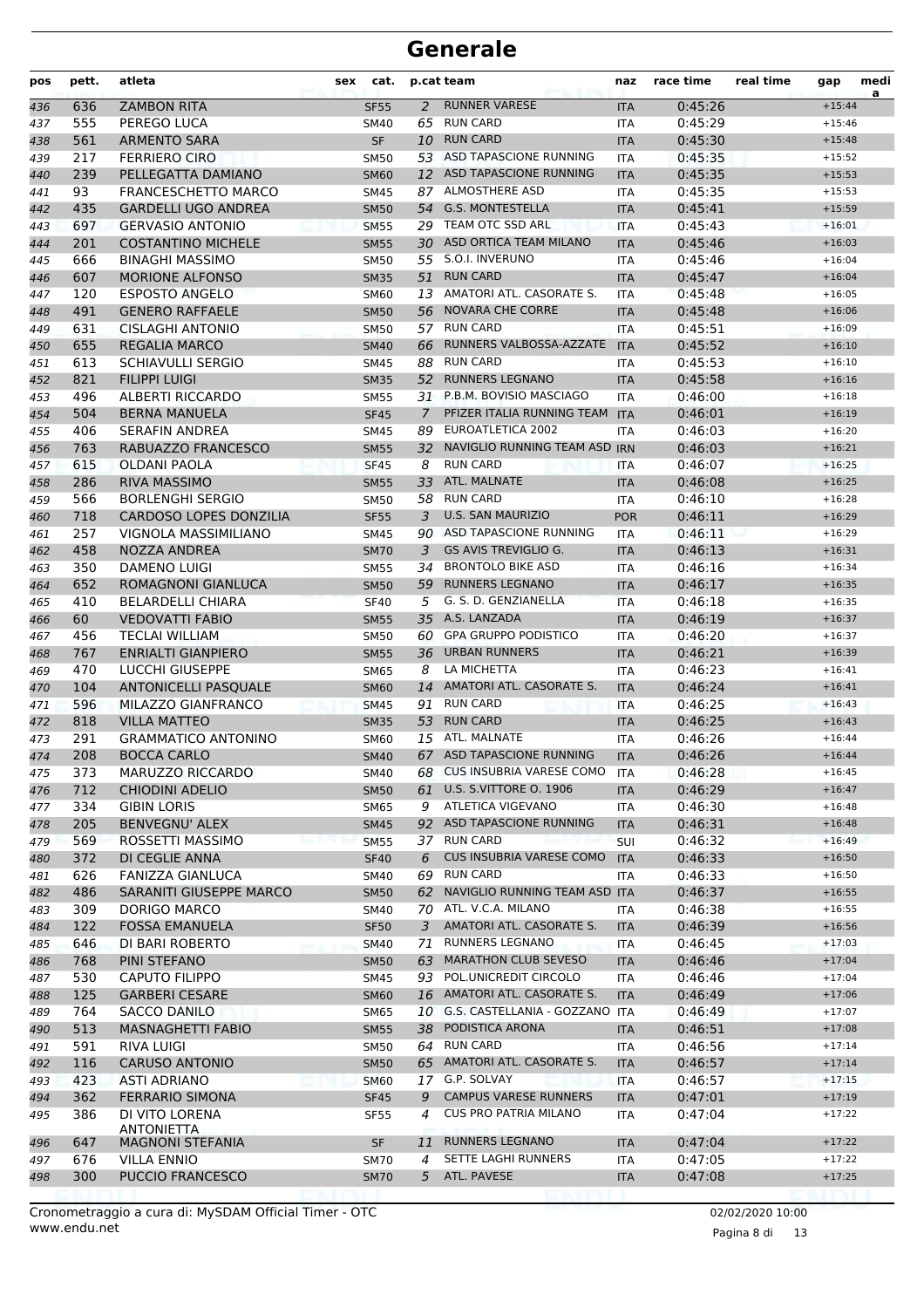| pos | pett. | atleta                                | sex | cat.        |             | p.cat team                       | naz        | race time | real time | gap      | medi<br>a |
|-----|-------|---------------------------------------|-----|-------------|-------------|----------------------------------|------------|-----------|-----------|----------|-----------|
| 499 | 648   | PATTANO LUCA                          |     | <b>SM35</b> |             | 54 RUNNERS LEGNANO               | <b>ITA</b> | 0:47:09   |           | $+17:26$ |           |
| 500 | 782   | <b>MINOTTI RUGGERO</b>                |     | <b>SM55</b> | 39          | <b>RUN CARD</b>                  | <b>ITA</b> | 0:47:09   |           | $+17:27$ |           |
| 501 | 82    | <b>AGLIETTI CARLO</b>                 |     | <b>SM55</b> | 40          | A.S.D. OLIMPIA RUNNERS           | <b>ITA</b> | 0:47:10   |           | $+17:27$ |           |
| 502 | 438   | <b>FELLA ANTONIO</b>                  |     | <b>SM55</b> | 41          | <b>G.S. MONTESTELLA</b>          | <b>ITA</b> | 0:47:10   |           | $+17:28$ |           |
| 503 | 654   | <b>BOMBELLI ANNALISA</b>              |     | <b>SF50</b> | 4           | <b>RUNNERS LEGNANO</b>           | <b>ITA</b> | 0:47:11   |           | $+17:29$ |           |
| 504 | 425   | <b>PRATO PIER LUIGI</b>               |     | <b>SM50</b> |             | 66 G.P. SOLVAY                   | <b>ITA</b> | 0:47:12   |           | $+17:30$ |           |
| 505 | 756   | <b>BUSCHINI NICOLA</b>                |     | <b>SM35</b> |             | 55 A.S.D. CIRCUITO RUNNING       | <b>ITA</b> | 0:47:14   |           | $+17:32$ |           |
| 506 | 553   | <b>MALINI LUCA</b>                    |     | <b>SM40</b> |             | 72 RUN CARD                      | <b>ITA</b> | 0:47:17   |           | $+17:34$ |           |
| 507 | 165   | <b>BELTRAME SAMUEL</b>                |     | <b>SM40</b> | 73          | ASD ATLETICA TRECATE             | <b>ITA</b> | 0:47:17   |           | $+17:35$ |           |
| 508 | 167   | CALCATERRA GIANFRANCO                 |     | SM60        | 18          | ASD ATLETICA TRECATE             | <b>ITA</b> | 0:47:18   |           | $+17:36$ |           |
| 509 | 318   | <b>NASSO VALENTINA</b>                |     | <b>SF35</b> | 9           | ATLETICA COGNE AOSTA             | <b>ITA</b> | 0:47:21   |           | $+17:38$ |           |
| 510 | 312   | MARIANO ALESSANDRA                    |     | <b>SF45</b> |             | 10 ATL. VIGNATE                  | ITA        | 0:47:21   |           | $+17:38$ |           |
| 511 | 114   | CAMMARATA ADRIANO<br><b>SALVATORE</b> |     | <b>SM45</b> | 94          | AMATORI ATL. CASORATE S.         | <b>ITA</b> | 0:47:21   |           | $+17:38$ |           |
| 512 | 457   | ROVERSELLI ALESSANDRO                 |     | <b>SM50</b> | 67          | GRUPPO PODISTICO MELZO A. ITA    |            | 0:47:23   |           | $+17:40$ |           |
| 513 | 525   | <b>PISTUCCI MARCELLO</b>              |     | <b>SM45</b> | 95          | POL.UNICREDIT CIRCOLO            | <b>ITA</b> | 0:47:24   |           | $+17:41$ |           |
| 514 | 276   | TURI GAETANO                          |     | SM40        | 74          | ATL. LAMBRO MILANO               | <b>ITA</b> | 0:47:24   |           | $+17:42$ |           |
| 515 | 536   | PRISTERA' FEDERICA<br><b>ROMOLA</b>   |     | <b>SF50</b> | 5           | QT8-RUN                          | <b>ITA</b> | 0:47:24   |           | $+17:42$ |           |
| 516 | 519   | CASSOLA BARBARA                       |     | <b>SF45</b> | 11          | POL. OLONIA                      | <b>ITA</b> | 0:47:27   |           | $+17:44$ |           |
| 517 | 808   | SANSOTTERA PIERO                      |     | <b>SM40</b> | 75          | ATLETICA RUB. F.LLI FRATTINI     | <b>ITA</b> | 0:47:27   |           | $+17:45$ |           |
| 518 | 609   | ANGIOLETTI ANDREA                     |     | SM45        |             | 96 RUN CARD                      | <b>ITA</b> | 0:47:28   |           | $+17:45$ |           |
| 519 | 419   | <b>CAMMERATA FIORELLA</b>             |     | <b>SF45</b> |             | 12 G.P. I GAMBER DE              | <b>ITA</b> | 0:47:29   |           | $+17:46$ |           |
| 520 | 490   | <b>DEGIOVANNINI GIOVANNI</b>          |     | <b>SM65</b> | 11          | <b>NOVARA CHE CORRE</b>          | <b>ITA</b> | 0:47:29   |           | $+17:47$ |           |
| 521 | 243   | <b>RAINOLDI GIANNI</b>                |     | <b>SM60</b> | 19          | <b>ASD TAPASCIONE RUNNING</b>    | <b>ITA</b> | 0:47:30   |           | $+17:47$ |           |
| 522 | 708   | <b>RENDA MARCO</b>                    |     | <b>SM55</b> | 42          | <b>U.S. S.VITTORE O. 1906</b>    | <b>ITA</b> | 0:47:30   |           | $+17:47$ |           |
| 523 | 565   | <b>ROSSI GIUSEPPE</b>                 |     | <b>SM55</b> | 43          | <b>RUN CARD</b>                  | <b>ITA</b> | 0:47:30   |           | $+17:48$ |           |
| 524 | 308   | <b>CRUDO GIUSEPPE</b>                 |     | <b>SM60</b> |             | 20 ATL. V.C.A. MILANO            | <b>ITA</b> | 0:47:31   |           | $+17:48$ |           |
| 525 | 342   | <b>ZINGARELLI FELICE</b>              |     | <b>SM50</b> |             | 68 AZZURRA GARBAGNATE M.SE       | <b>ITA</b> | 0:47:32   |           | $+17:49$ |           |
| 526 | 659   | <b>CERNUTO CARLO MARIA</b><br>LUIGI   |     | <b>SM55</b> | 44          | RUNNING CLUB CESANESE            | <b>ITA</b> | 0:47:35   |           | $+17:53$ |           |
| 527 | 184   | SQUILLANTE RAFFAELA                   |     | <b>SF50</b> | 6           | <b>ASD ATLETICA TRECATE</b>      | <b>ITA</b> | 0:47:38   |           | $+17:56$ |           |
| 528 | 420   | CALCATERRA FABIO MARIO                |     | <b>SM55</b> | 45          | G.P. QUELLI DELLA VIA            | <b>ITA</b> | 0:47:44   |           | $+18:01$ |           |
| 529 | 363   | PORTA DIEGO                           |     | <b>SM55</b> | 46          | <b>CARDATLETICA</b>              | <b>ITA</b> | 0:47:46   |           | $+18:03$ |           |
| 530 | 261   | <b>GUIDOTTI CRISTINA</b>              |     | <b>SF</b>   |             | 12 ATHLETIC ELITE TRACK AND      | <b>ITA</b> | 0:47:47   |           | $+18:04$ |           |
| 531 | 401   | <b>CELLA ROBERTO</b>                  |     | <b>SM55</b> | 47          | <b>EUROATLETICA 2002</b>         | <b>ITA</b> | 0:47:47   |           | $+18:05$ |           |
| 532 | 632   | <b>CISLAGHI GIANMARCO</b>             |     | <b>SM</b>   |             | 73 RUN CARD                      | <b>ITA</b> | 0:47:47   |           | $+18:05$ |           |
| 533 | 499   | <b>RUSCETTA LUIGI</b>                 |     | <b>SM45</b> | 97          | PFIZER ITALIA RUNNING TEAM       | <b>ITA</b> | 0:47:48   |           | $+18:05$ |           |
| 534 | 539   | PAVESI ELENA                          |     | <b>SF45</b> | 13          | <b>RASCHIANI TRIATHLON</b>       | <b>ITA</b> | 0:47:48   |           | $+18:05$ |           |
| 535 | 506   | <b>MAGNI LUISA</b>                    |     | <b>SF55</b> | 5           | PFIZER ITALIA RUNNING TEAM       | <b>ITA</b> | 0:47:59   |           | $+18:16$ |           |
| 536 | 51    | <b>GUGIATTI STEFANO</b>               |     | <b>SM55</b> |             | 48 2002 MARATHON CLUB            | <b>ITA</b> | 0:48:00   |           | $+18:18$ |           |
| 537 | 327   | <b>FASSOLA ANGELO SERENO</b>          |     | <b>SM70</b> | 6           | <b>ATLETICA OVEST TICINO</b>     | <b>ITA</b> | 0:48:02   |           | $+18:20$ |           |
| 538 | 721   | ARIAZZI ENNIO                         |     | <b>SM65</b> |             | 12 UNIONE SPORTIVA ALBATESE      | <b>ITA</b> | 0:48:04   |           | $+18:21$ |           |
| 539 | 556   | <b>FERRARI FRANCESCA</b>              |     | <b>SF35</b> |             | 10 RUN CARD                      | <b>ITA</b> | 0:48:14   |           | $+18:32$ |           |
| 540 | 400   | SOKOLOVA MARIYA                       |     | <b>SF45</b> | 14          | EUROATLETICA 2002                | ITA        | 0:48:14   |           | $+18:32$ |           |
| 541 | 251   | <b>VISIGALLI ALDEBARAN</b>            |     | <b>SF40</b> | $7^{\circ}$ | ASD TAPASCIONE RUNNING           | <b>ITA</b> | 0:48:16   |           | $+18:34$ |           |
| 542 | 380   | TERZI FULVIO                          |     | SM40        |             | 76 CUS INSUBRIA VARESE COMO      | ITA        | 0:48:17   |           | $+18:34$ |           |
| 543 | 193   | <b>MILANI EDOARDO</b>                 |     | <b>SM45</b> |             | 98 ASD GP GARLASCHESE            | <b>ITA</b> | 0:48:17   |           | $+18:34$ |           |
| 544 | 692   | FIORIN ALESSANDRO                     |     | <b>SM55</b> |             | 49 TEAM 3 ESSE                   | ITA        | 0:48:20   |           | $+18:37$ |           |
| 545 | 583   | <b>BIONDA ALBERTO</b>                 |     | <b>SM45</b> |             | 99 RUN CARD                      | <b>ITA</b> | 0:48:21   |           | $+18:38$ |           |
| 546 | 603   | ALLIEVI MARIA GABRIELLA               |     | <b>SF60</b> | 1           | <b>RUN CARD</b>                  | ITA        | 0:48:21   |           | $+18:39$ |           |
| 547 | 545   | <b>CALLERI DARIO</b>                  |     | <b>SM45</b> |             | 100 ROAD RUNNERS CLUB MILANO ITA |            | 0:48:21   |           | $+18:39$ |           |
| 548 | 604   | <b>GROSSI PAOLA</b>                   |     | <b>SF45</b> |             | 15 RUN CARD                      | ITA        | 0:48:21   |           | $+18:39$ |           |
| 549 | 203   | <b>BARBAFIERA CARLO</b>               |     | <b>SM50</b> |             | 69 ASD TAPASCIONE RUNNING        | <b>ITA</b> | 0:48:23   |           | $+18:41$ |           |
| 550 | 550   | <b>BONOMINI FLAVIO</b>                |     | <b>SM50</b> |             | 70 RUN CARD                      | ITA        | 0:48:26   |           | $+18:43$ |           |
| 551 | 589   | DE VITTOR MASSIMILIANO                |     | <b>SM40</b> | 77          | <b>RUN CARD</b>                  | <b>ITA</b> | 0:48:26   |           | $+18:43$ |           |
| 552 | 733   | BRENNA ALESSANDRA                     |     | SF          | 13          | ZEROTRIUNO TRIATHLON             | ITA        | 0:48:26   |           | $+18:44$ |           |
| 553 | 159   | CAPOFERRI ELISABETTA                  |     | <b>SF35</b> | 11          | ASD AMICI DELLO SPORT            | <b>ITA</b> | 0:48:29   |           | $+18:47$ |           |
| 554 | 628   | MOSCATELLI DANIELA                    |     | <b>SF45</b> |             | 16 RUN CARD                      | ITA        | 0:48:29   |           | $+18:47$ |           |
| 555 | 750   | <b>CANZIANI DARIO</b>                 |     | <b>SM50</b> | 71          | ASD AMICI DELLO SPORT            | <b>ITA</b> | 0:48:31   |           | $+18:48$ |           |
| 556 | 364   | <b>UBOLDI DANIELE</b>                 |     | <b>SM60</b> |             | 21 CARDATLETICA                  | ITA        | 0:48:34   |           | $+18:52$ |           |
| 557 | 245   | <b>ROMANO MICHELE</b>                 |     | <b>SM50</b> |             | 72 ASD TAPASCIONE RUNNING        | <b>ITA</b> | 0:48:38   |           | $+18:55$ |           |
| 558 | 747   | <b>RICHERI FABIO</b>                  |     | SM50        |             | 73 PODISTICA ARONA               | ITA        | 0:48:39   |           | $+18:57$ |           |
| 559 | 653   | <b>USUELLI EMILIO</b>                 |     | <b>SM65</b> | 13          | <b>RUNNERS LEGNANO</b>           | <b>ITA</b> | 0:48:39   |           | $+18:57$ |           |
| 560 | 172   | DEL RE GIULIA                         |     | SF          |             | 14 ASD ATLETICA TRECATE          | ITA        | 0:48:44   |           | $+19:01$ |           |

www.endu.net Cronometraggio a cura di: MySDAM Official Timer - OTC 02/02/2020 10:00

Pagina 9 di 13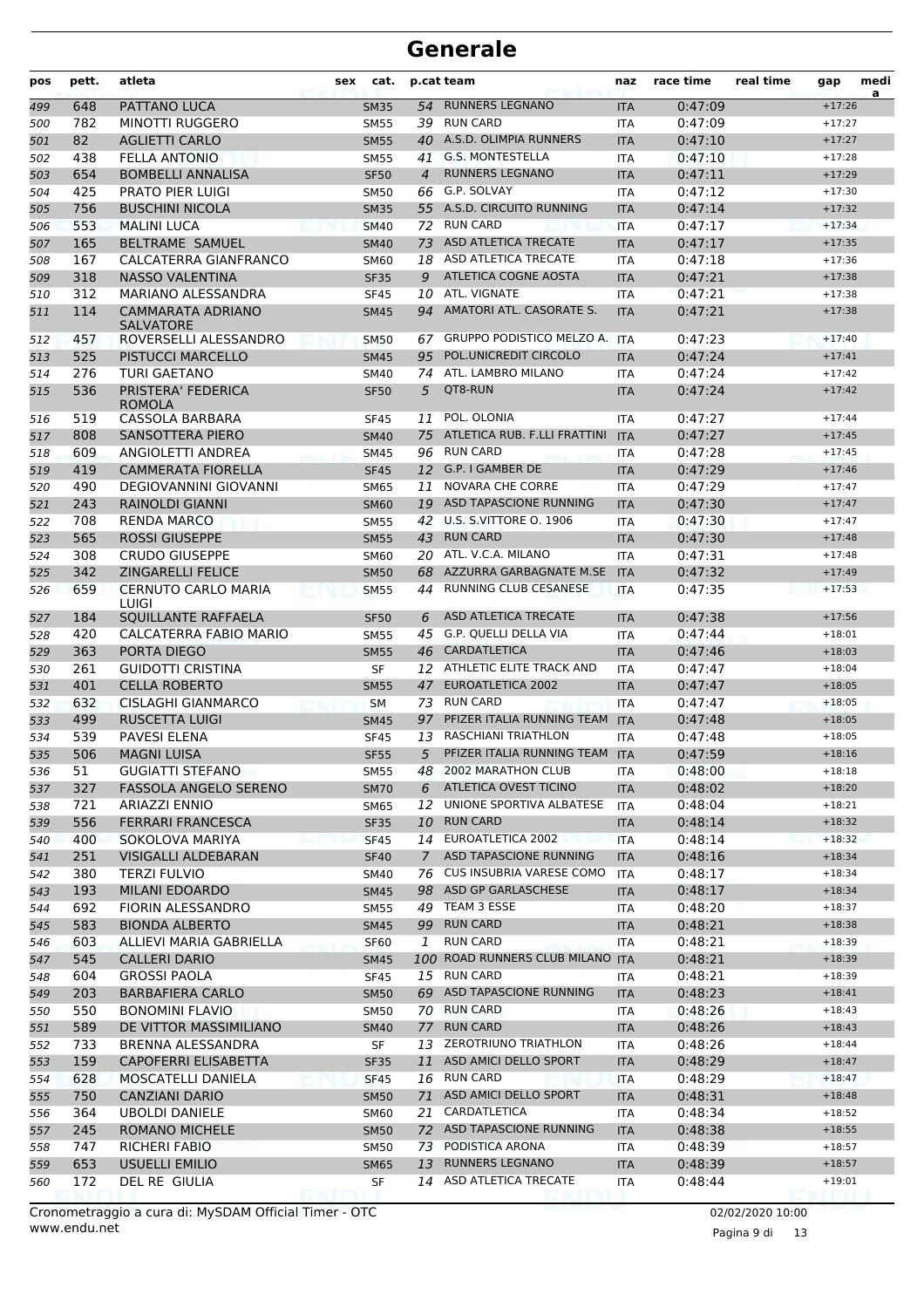| pos | pett. | atleta                                      | sex | cat.        |                | p.cat team                       | naz        | race time | real time | gap      | medi<br>a |
|-----|-------|---------------------------------------------|-----|-------------|----------------|----------------------------------|------------|-----------|-----------|----------|-----------|
| 561 | 510   | <b>VANNELLI ANNA MARIA</b>                  |     | <b>SF55</b> | 6              | PIETRO MICCA BIELLA              | <b>ITA</b> | 0:48:44   |           | $+19:01$ |           |
| 562 | 97    | <b>BESANZON ERIKA</b>                       |     | <b>SF45</b> |                | 17 ALMOSTHERE ASD                | <b>ITA</b> | 0:48:45   |           | $+19:03$ |           |
| 563 | 92    | <b>GALBANI ANNAMARIA</b>                    |     | <b>SF65</b> | 1              | ALA ATL. ABBIATEGRASSO           | <b>ITA</b> | 0:48:47   |           | $+19:05$ |           |
| 564 | 202   | <b>BENEDAN KRIS</b>                         |     | <b>SF45</b> |                | 18 ASD TAPASCIONE RUNNING        | <b>ITA</b> | 0:48:49   |           | $+19:06$ |           |
| 565 | 402   | <b>ROMANO FAUSTO</b>                        |     | <b>SM45</b> |                | 101 EUROATLETICA 2002            | <b>ITA</b> | 0:48:53   |           | $+19:11$ |           |
| 566 | 785   | BARBIERI ANNAMARIA                          |     | <b>SF55</b> |                | 7 G.S. SPLENDOR COSSATO          | ITA        | 0:48:54   |           | $+19:11$ |           |
| 567 | 222   | <b>GRACEFFA CALOGERO</b>                    |     | <b>SM55</b> |                | 50 ASD TAPASCIONE RUNNING        | <b>ITA</b> | 0:48:54   |           | $+19:12$ |           |
| 568 | 249   | <b>VESCOVI FRANCESCA</b>                    |     | <b>SF45</b> |                | 19 ASD TAPASCIONE RUNNING        | <b>ITA</b> | 0:48:56   |           | $+19:13$ |           |
| 569 | 440   | <b>NOBILI PAOLO</b>                         |     | <b>SM65</b> | 14             | <b>G.S. MONTESTELLA</b>          | <b>ITA</b> | 0:48:58   |           | $+19:15$ |           |
| 570 | 86    | <b>AMISANO MONICA</b>                       |     | <b>SF45</b> |                | 20 A.S.D. PODISTICA TORINO       | <b>ITA</b> | 0:48:58   |           | $+19:16$ |           |
| 571 | 757   | <b>ALLORIO STEFANO</b>                      |     | <b>SM55</b> | 51             | <b>RUNCARD</b>                   | <b>ITA</b> | 0:49:01   |           | $+19:19$ |           |
|     |       |                                             |     |             |                | 15 ASD AMICI DELLO SPORT         |            |           |           | $+19:20$ |           |
| 572 | 158   | SPADACCINO ANTONIO                          |     | SM65        |                | 102 G.S. ZELOFORAMAGNO           | ITA        | 0:49:02   |           |          |           |
| 573 | 800   | <b>FUSARI MASSIMO</b>                       |     | <b>SM45</b> |                |                                  | <b>ITA</b> | 0:49:04   |           | $+19:21$ |           |
| 574 | 801   | <b>VALDATI GIANNI UMBERTO</b>               |     | <b>SM50</b> |                | 74 RUN CARD                      | <b>ITA</b> | 0:49:04   |           | $+19:22$ |           |
| 575 | 443   | LOLLINI RODOLFO                             |     | <b>SM60</b> |                | 22 G.S. MONTESTELLA              | <b>ITA</b> | 0:49:06   |           | $+19:23$ |           |
| 576 | 332   | <b>DEGIOVANNI EDMONDO</b>                   |     | <b>SM45</b> |                | 103 ATLETICA VERCELLI 78         | <b>ITA</b> | 0:49:06   |           | $+19:24$ |           |
| 577 | 388   | <b>SIGONA LUIGI</b>                         |     | <b>SM40</b> |                | 78 CUS PRO PATRIA MILANO         | <b>ITA</b> | 0:49:09   |           | $+19:27$ |           |
| 578 | 87    | <b>CARUSO FRANCESCA</b><br><b>MORENA</b>    |     | <b>SF</b>   |                | 15 A.S.D. TRINACRIA PALERMO      | <b>ITA</b> | 0:49:11   |           | $+19:28$ |           |
| 579 | 695   | PECCI MATTEO                                |     | <b>SM45</b> |                | 104 TEAM OTC SSD ARL             | <b>ITA</b> | 0:49:14   |           | $+19:32$ |           |
| 580 | 236   | PAPETTI IVANO                               |     | <b>SM45</b> |                | 105 ASD TAPASCIONE RUNNING       | <b>ITA</b> | 0:49:15   |           | $+19:32$ |           |
| 581 | 455   | <b>FERRO SIMONA</b>                         |     | <b>SF50</b> | $\overline{7}$ | <b>GPA GRUPPO PODISTICO</b>      | <b>ITA</b> | 0:49:17   |           | $+19:35$ |           |
| 582 | 357   | <b>CROCE MASSIMO</b>                        |     | <b>SM55</b> | 52             | <b>CAMPUS VARESE RUNNERS</b>     | <b>ITA</b> | 0:49:20   |           | $+19:38$ |           |
| 583 | 63    | <b>RAMPULLA PAOLO</b>                       |     | <b>SM45</b> |                | 106 A.S.D. CANOTTIERI TICINO     | <b>ITA</b> | 0:49:22   |           | $+19:40$ |           |
| 584 | 738   | <b>MICCOLI WALTER</b>                       |     | SM40        |                | 79 ALMOSTHERE ASD                | <b>ITA</b> | 0:49:24   |           | $+19:42$ |           |
| 585 | 817   | <b>MAITAN LAURA</b>                         |     | <b>SF45</b> | 21             | <b>EUROATLETICA 2002</b>         | <b>ITA</b> | 0:49:24   |           | $+19:42$ |           |
| 586 | 77    | <b>FERRERIO CRISTIANO</b>                   |     | <b>SM40</b> |                | 80 A.S.D. MARCIACARATESI         | <b>ITA</b> | 0:49:24   |           | $+19:42$ |           |
| 587 | 403   | ZUCCHELLI RINO PAOLO                        |     | <b>SM65</b> |                | 16 EUROATLETICA 2002             | <b>ITA</b> | 0:49:25   |           | $+19:43$ |           |
| 588 | 59    | <b>MOSCATELLI FEDERICA</b>                  |     | <b>SF45</b> |                | 22 A.S. CANTURINA POL. S.        | <b>ITA</b> | 0:49:27   |           | $+19:44$ |           |
| 589 | 698   | <b>MERAVIGLIA GIULIO</b>                    |     | <b>SM50</b> | 75             | TEAM OTC SSD ARL                 | <b>ITA</b> | 0:49:28   |           | $+19:45$ |           |
| 590 | 494   | <b>VALERIO BRIAN</b><br>TINO MARIO          |     | <b>SM40</b> | 81             | ONDAVERDE ATHLETIC TEAM          | <b>ITA</b> | 0:49:30   |           | $+19:48$ |           |
|     |       |                                             |     |             |                | 53 G.P. QUELLI DELLA VIA         |            |           |           | $+19:48$ |           |
| 591 | 751   | <b>COLOMBO FLAVIO</b>                       |     | <b>SM55</b> |                | 107 ATLETICA RUB. F.LLI FRATTINI | <b>ITA</b> | 0:49:31   |           |          |           |
| 592 | 329   | CATANZARO DOMENICO                          |     | <b>SM45</b> |                |                                  | <b>ITA</b> | 0:49:36   |           | $+19:53$ |           |
| 593 | 369   | <b>BELLON ELENA</b>                         |     | <b>SF45</b> |                | 23 CORRERE OLTRE ASD             | <b>ITA</b> | 0:49:38   |           | $+19:55$ |           |
| 594 | 227   | LAGRASTA FRANCESCO                          |     | SM50        |                | 76 ASD TAPASCIONE RUNNING        | ITA        | 0:49:38   |           | $+19:56$ |           |
| 595 | 103   | <b>ANDREOLI DIMITRI LUIGI</b>               |     | <b>SM45</b> |                | 108 AMATORI ATL. CASORATE S.     | <b>ITA</b> | 0:49:41   |           | $+19:59$ |           |
| 596 | 605   | <b>SPADINI ILARIA</b>                       |     | <b>SF35</b> | 12             | <b>RUN CARD</b>                  | <b>ITA</b> | 0:49:42   |           | $+20:00$ |           |
| 597 | 157   | MAJSTOROVIC STACCHETTI<br><b>NATASA</b>     |     | <b>SF45</b> | 24             | ASD AMICI DELLO SPORT            | <b>ITA</b> | 0:49:45   |           | $+20:02$ |           |
| 598 | 221   | <b>GOMARASCHI CRISTINA</b>                  |     | <b>SF45</b> |                | 25 ASD TAPASCIONE RUNNING        | ITA        | 0:49:45   |           | $+20:03$ |           |
| 599 | 224   | <b>IACOMINO GENNARO</b>                     |     | <b>SM</b>   |                | 74 ASD TAPASCIONE RUNNING        | <b>ITA</b> | 0:49:47   |           | $+20:05$ |           |
| 600 | 739   | <b>ROSSI BARBARA</b>                        |     | <b>SF45</b> |                | 26 ALMOSTHERE ASD                | <b>ITA</b> | 0:49:50   |           | $+20:08$ |           |
| 601 | 229   | <b>LURAGHI MASSIMO</b>                      |     | <b>SM35</b> |                | 56 ASD TAPASCIONE RUNNING        | <b>ITA</b> | 0:49:51   |           | $+20:09$ |           |
| 602 | 164   | <b>BELLO AMALIO</b>                         |     | <b>SM55</b> |                | 54 ASD ATLETICA TRECATE          | ITA        | 0:49:52   |           | $+20:10$ |           |
| 603 | 804   | LEONE PASQUALE                              |     | <b>SM65</b> | 17             | LA MICHETTA                      | <b>ITA</b> | 0:49:54   |           | $+20:11$ |           |
| 604 | 748   | DALLA LONGA CHIARA                          |     | SF          |                | 16 ASD ATLETICA TRECATE          | ITA        | 0:49:55   |           | $+20:13$ |           |
| 605 | 580   | <b>BIANCHI MARIO ADELIO</b>                 |     | <b>SM70</b> | $\mathcal{I}$  | <b>RUN CARD</b>                  | <b>ITA</b> | 0:49:57   |           | $+20:14$ |           |
| 606 | 642   | <b>BARATELLI ALBERTO</b>                    |     | <b>SM50</b> |                | 77 RUNNER VARESE                 | <b>ITA</b> | 0:50:02   |           | $+20:20$ |           |
| 607 | 281   | RAMBELLI LUDOVICO                           |     | <b>SM40</b> |                | 82 ATL. LAMBRO MILANO            | <b>ITA</b> | 0:50:02   |           | $+20:20$ |           |
| 608 | 177   | <b>MAGNAGHI LAURA</b>                       |     | <b>SF45</b> |                | 27 ASD ATLETICA TRECATE          | ITA        | 0:50:05   |           | $+20:22$ |           |
| 609 | 449   | <b>ANFUSO VINCENZO</b>                      |     | <b>SM70</b> | 8              | G.S. ZELOFORAMAGNO               | <b>ITA</b> | 0:50:06   |           | $+20:24$ |           |
| 610 | 612   | <b>BARBISOTTI NICOLO'</b>                   |     | SM35        |                | 57 RUN CARD                      | ITA        | 0:50:09   |           | $+20:26$ |           |
| 611 | 731   | <b>MARIANI ANDREA</b>                       |     | <b>SM45</b> |                | 109 VERDE PISELLO GROUP          | <b>ITA</b> | 0:50:16   |           | $+20:33$ |           |
| 612 | 240   | PORATI ALBERTO                              |     | <b>SM50</b> |                | 78 ASD TAPASCIONE RUNNING        | <b>ITA</b> | 0:50:23   |           | $+20:41$ |           |
| 613 | 796   | <b>BAGGI IVAN GIULIO</b>                    |     | <b>SM50</b> |                | 79 ASS.ATL.LIBERTAS ORVIETO      | <b>ITA</b> | 0:50:23   |           | $+20:41$ |           |
| 614 | 560   | RODIA PIETRO                                |     | SM55        |                | 55 RUN CARD                      | ITA        | 0:50:27   |           | $+20:45$ |           |
|     |       |                                             |     |             |                | <b>RUN CARD</b>                  |            |           |           |          |           |
| 615 | 602   | <b>BUTELLI TERZO</b>                        |     | <b>SM75</b> | $\mathbf{1}$   | QT8-RUN                          | <b>ITA</b> | 0:50:28   |           | $+20:46$ |           |
| 616 | 537   | <b>CICOGNINI GIANNI</b>                     |     | <b>SM70</b> | 9              |                                  | ITA        | 0:50:28   |           | $+20:46$ |           |
| 617 | 255   | <b>CASO GIOVANNI</b>                        |     | <b>SM65</b> |                | 18 ASD TAPASCIONE RUNNING        | <b>ITA</b> | 0:50:30   |           | $+20:47$ |           |
| 618 | 797   | <b>SALA CLAUDIO</b>                         |     | SM65        |                | 19 ROAD RUNNERS CLUB MILANO ITA  |            | 0:50:31   |           | $+20:48$ |           |
| 619 | 433   | <b>BENEDUCE TIZIANO</b><br><b>CELESTINO</b> |     | <b>SM60</b> | 23             | <b>G.S. MONTESTELLA</b>          | <b>ITA</b> | 0:50:31   |           | $+20:49$ |           |
| 620 | 595   | CAGGIANO ANDREA                             |     | SM45        |                | 110 RUN CARD                     | ITA        | 0:50:39   |           | $+20:56$ |           |
| 621 | 219   | <b>FORZANI PAOLA</b>                        |     | <b>SF55</b> | 8              | ASD TAPASCIONE RUNNING           | <b>ITA</b> | 0:50:41   |           | $+20:58$ |           |
| 622 | 688   | <b>GAROFALO STEFANO</b>                     |     | <b>SM45</b> |                | 111 TEAM 3 ESSE                  | ITA        | 0:50:43   |           | $+21:00$ |           |

www.endu.net Cronometraggio a cura di: MySDAM Official Timer - OTC 02/02/2020 10:00

Pagina 10 di 13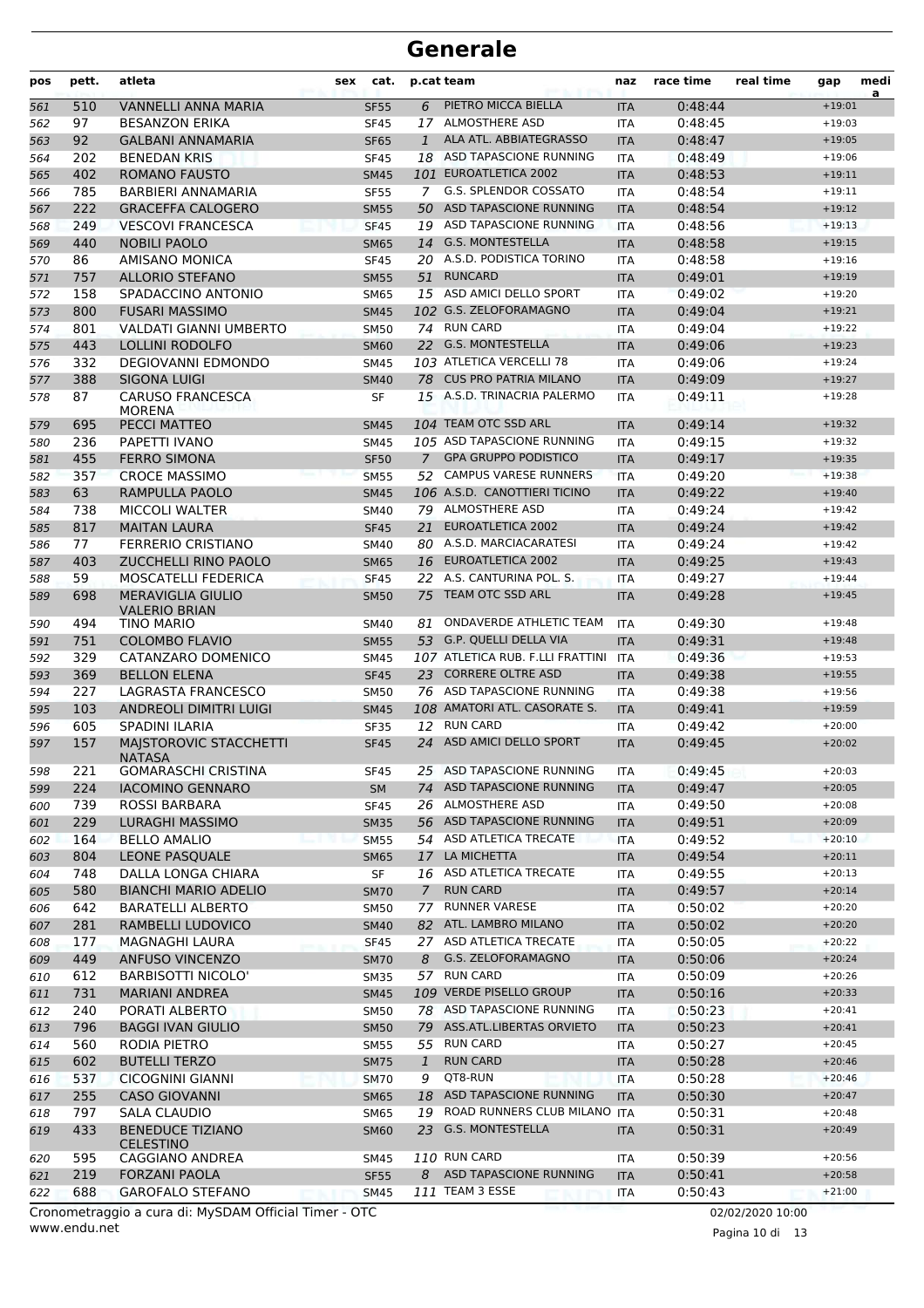| pos | pett. | atleta                            | cat.<br>sex |    | p.cat team                        | naz        | race time | real time | gap      | medi<br>a |
|-----|-------|-----------------------------------|-------------|----|-----------------------------------|------------|-----------|-----------|----------|-----------|
| 623 | 416   | <b>ROMANO' MONICA</b>             | <b>SF50</b> | 8  | G.A.P. SARONNO                    | <b>ITA</b> | 0:50:51   |           | $+21:09$ |           |
| 624 | 614   | CARCANO ANDREA                    | SM40        | 83 | <b>RUN CARD</b>                   | ITA        | 0:50:56   |           | $+21:13$ |           |
|     |       | <b>GIUSEPPE</b>                   |             |    |                                   |            |           |           |          |           |
| 625 | 96    | SABELLA MARIA CRISTINA            | <b>SF45</b> | 28 | <b>ALMOSTHERE ASD</b>             | <b>ITA</b> | 0:50:58   |           | $+21:16$ |           |
| 626 | 98    | <b>MERANI BIRGITTA</b>            | <b>SF45</b> |    | 29 ALMOSTHERE ASD                 | <b>ITA</b> | 0:50:58   |           | $+21:16$ |           |
| 627 | 107   | <b>BALZARINI EMANUELE</b>         | <b>SM70</b> |    | 10 AMATORI ATL. CASORATE S.       | <b>ITA</b> | 0:51:03   |           | $+21:21$ |           |
| 628 | 730   | <b>BERGAMASCHI</b>                | SM40        | 84 | <b>VERDE PISELLO GROUP</b>        | <b>ITA</b> | 0:51:06   |           | $+21:23$ |           |
| 629 | 326   | MASSIMILIANO<br>PELLEGATTA MARIO  | <b>SM50</b> | 80 | ATLETICA OVEST TICINO             | <b>ITA</b> | 0:51:07   |           | $+21:25$ |           |
| 630 | 691   | <b>SCHETTINO GIUSEPPE</b>         | <b>SM70</b> | 11 | TEAM 3 ESSE                       | <b>ITA</b> | 0:51:19   |           | $+21:36$ |           |
| 631 | 199   | ROMEO LEILA                       | <b>SF35</b> | 13 | <b>ASD ORTICA TEAM MILANO</b>     | <b>ITA</b> | 0:51:19   |           | $+21:37$ |           |
| 632 | 215   | DE PIERI DAVIDE                   | SM40        |    | 85 ASD TAPASCIONE RUNNING         | <b>ITA</b> | 0:51:22   |           | $+21:40$ |           |
| 633 | 487   | <b>TASSI ANDREA</b>               | <b>SM45</b> |    | 112 NEW RUN T.                    | <b>ITA</b> | 0:51:24   |           | $+21:41$ |           |
| 634 | 759   | <b>GATTI ALESSANDRA</b>           | <b>SF50</b> | 9  | <b>RUNCARD</b>                    | <b>ITA</b> | 0:51:31   |           | $+21:49$ |           |
| 635 | 359   | LIMOLI FILIPPO MAURO              | <b>SM45</b> |    | 113 CAMPUS VARESE RUNNERS         | <b>ITA</b> | 0:51:32   |           | $+21:49$ |           |
| 636 | 228   | LANTICINA MARINA                  | <b>SF45</b> |    | 30 ASD TAPASCIONE RUNNING         | <b>ITA</b> | 0:51:32   |           | $+21:49$ |           |
| 637 | 789   | PARENZA MANUEL                    | <b>SM40</b> | 86 | <b>BRONTOLO BIKE ASD</b>          | <b>ITA</b> | 0:51:45   |           | $+22:02$ |           |
| 638 | 749   | <b>SCAGNELLI VITTORIA</b>         | SF          | 17 | ASD ATLETICA TRECATE              | <b>ITA</b> | 0:51:47   |           | $+22:05$ |           |
| 639 | 197   | <b>MANCINI ANTONIETTA</b>         | <b>SF60</b> | 2  | ASD GP GARLASCHESE                | <b>ITA</b> | 0:51:48   |           | $+22:06$ |           |
| 640 | 212   | <b>BRUSCHI MANUELA</b>            | <b>SF40</b> | 8  | ASD TAPASCIONE RUNNING            | <b>ITA</b> | 0:51:59   |           | $+22:16$ |           |
|     | 81    | <b>FORMAGGIO ANTONELLO</b>        |             | 81 | A.S.D. OLIMPIA RUNNERS            |            | 0:52:03   |           | $+22:20$ |           |
| 641 |       |                                   | <b>SM50</b> |    | 114 G.A.P. SARONNO                | <b>ITA</b> |           |           |          |           |
| 642 | 414   | <b>MONTANI FABIO MARCO</b>        | <b>SM45</b> |    | 82 TEAM OTC SSD ARL               | <b>ITA</b> | 0:52:07   |           | $+22:25$ |           |
| 643 | 703   | <b>GALLI EZIO</b>                 | <b>SM50</b> |    |                                   | <b>ITA</b> | 0:52:07   |           | $+22:25$ |           |
| 644 | 600   | <b>GUARDIA MASSIMILIANO</b>       | SM45        |    | 115 RUN CARD                      | <b>ITA</b> | 0:52:11   |           | $+22:28$ |           |
| 645 | 673   | <b>FERRARO DOMENICO</b>           | <b>SM65</b> |    | 20 SETTE LAGHI RUNNERS            | <b>ITA</b> | 0:52:15   |           | $+22:33$ |           |
| 646 | 149   | <b>VIRGIS LEOPOLDA</b>            | <b>SF50</b> |    | 10 AMATORI ATL. CASORATE S.       | <b>ITA</b> | 0:52:17   |           | $+22:35$ |           |
| 647 | 83    | <b>COPPINI CINZIA</b>             | <b>SF50</b> | 11 | A.S.D. OLIMPIA RUNNERS            | <b>ITA</b> | 0:52:19   |           | $+22:36$ |           |
| 648 | 501   | <b>SEGALA SIMONE</b>              | <b>SM50</b> |    | 83 PFIZER ITALIA RUNNING TEAM     | <b>ITA</b> | 0:52:22   |           | $+22:40$ |           |
| 649 | 686   | POGLIANA FABRIZIO                 | <b>SM45</b> |    | 116 TEAM 3 ESSE                   | <b>ITA</b> | 0:52:24   |           | $+22:42$ |           |
| 650 | 415   | RAIMONDI MARCO                    | <b>SM45</b> |    | 117 G.A.P. SARONNO                | <b>ITA</b> | 0:52:35   |           | $+22:53$ |           |
| 651 | 353   | <b>CORTICELLI SILVIA</b>          | <b>SF50</b> |    | 12 C.B.A. CINISELLO BALSAMO       | <b>ITA</b> | 0:52:35   |           | $+22:53$ |           |
| 652 | 371   | PERNICE MANUELA SERGIA            | <b>SF50</b> | 13 | <b>CORRO ERGO SUM RUNNERS</b>     | <b>ITA</b> | 0:52:35   |           | $+22:53$ |           |
| 653 | 554   | <b>RITA</b><br>PIZZAGALLI MANUELA | <b>SF40</b> | 9  | <b>RUN CARD</b>                   | <b>ITA</b> | 0:52:41   |           | $+22:58$ |           |
| 654 | 574   | PORTA MARIANNA                    | <b>SF50</b> | 14 | <b>RUN CARD</b>                   | <b>ITA</b> | 0:52:43   |           | $+23:00$ |           |
| 655 | 745   | <b>VISTARINI BARBARA</b>          | <b>SF55</b> | 9  | A.S.D. C.U.S. BRESCIA             | <b>ITA</b> | 0:52:43   |           | $+23:00$ |           |
| 656 | 52    | <b>FANTAUZZI SIMONE</b>           | SM40        | 87 | 9,92 RUNNING ASD                  | <b>ITA</b> | 0:52:50   |           | $+23:08$ |           |
|     |       | <b>MATTEO</b>                     |             |    |                                   |            |           |           |          |           |
| 657 | 91    | DE CESARE ANTONIO                 | <b>SM45</b> |    | 118 ADMO PEPERONCINO              | <b>ITA</b> | 0:53:00   |           | $+23:17$ |           |
| 658 | 384   | <b>BRENNA ROBERTO</b>             | <b>SM55</b> |    | 56 CUS INSUBRIA VARESE COMO       | <b>ITA</b> | 0:53:00   |           | $+23:17$ |           |
| 659 | 142   | <b>SCANDELLA KATIUSCIA</b>        | <b>SF45</b> |    | 31 AMATORI ATL. CASORATE S.       | <b>ITA</b> | 0:53:06   |           | $+23:24$ |           |
| 660 | 468   | <b>FORNAROLI GIUSEPPE</b>         | SM45        |    | 119 LA MICHETTA                   | <b>ITA</b> | 0:53:06   |           | $+23:24$ |           |
| 661 | 503   | VIGETTI GABRIELLA                 | SF35        |    | 14 PFIZER ITALIA RUNNING TEAM ITA |            | 0:53:09   |           | $+23:26$ |           |
| 662 | 543   | PENSO VALENTINA                   | SF          |    | 18 ROAD RUNNERS CLUB MILANO ITA   |            | 0:53:09   |           | $+23:26$ |           |
| 663 | 548   | MELONI ALESSANDRO                 | <b>SM40</b> | 88 | ROAD RUNNERS CLUB MILANO ITA      |            | 0:53:09   |           | $+23:27$ |           |
| 664 | 361   | MONTI LUIGI                       | SM70        |    | 12 CAMPUS VARESE RUNNERS          | ITA        | 0:53:13   |           | $+23:30$ |           |
| 665 | 385   | <b>MONTI PAOLA</b>                | <b>SF50</b> |    | 15 CUS INSUBRIA VARESE COMO       | <b>ITA</b> | 0:53:16   |           | $+23:33$ |           |
| 666 | 61    | <b>VALISI CRISTINA</b>            | <b>SF50</b> |    | 16 A.S.D. CANOTTIERI TICINO       | ITA        | 0:53:16   |           | $+23:34$ |           |
| 667 | 807   | <b>MORTARA MARCO</b>              | <b>SM40</b> |    | 89 RUN CARD                       | <b>ITA</b> | 0:53:17   |           | $+23:35$ |           |
| 668 | 244   | RAZZINI MASSIMILIANO              | SM50        |    | 84 ASD TAPASCIONE RUNNING         | ITA        | 0:53:17   |           | $+23:35$ |           |
| 669 | 73    | <b>MAGNANI DAVIDE</b>             | <b>SM40</b> |    | 90 A.S.D. ESCAPE TEAM             | <b>ITA</b> | 0:53:19   |           | $+23:37$ |           |
| 670 | 204   | BAROZZI ALESSANDRO                | SM45        |    | 120 ASD TAPASCIONE RUNNING        | ITA        | 0:53:22   |           | $+23:39$ |           |
| 671 | 274   | MANCA ELENA CAMILLA               | <b>SF50</b> |    | 17 ATL. LAMBRO MILANO             | <b>ITA</b> | 0:53:27   |           | $+23:44$ |           |
| 672 | 742   | <b>GENOVESE ELISABETTA</b>        | SF55        |    | 10 ALMOSTHERE ASD                 | ITA        | 0:53:33   |           | $+23:51$ |           |
| 673 | 512   | POLLASTRO UMBERTO                 | <b>SM40</b> |    | 91 PODISTICA ARONA                | <b>ITA</b> | 0:53:34   |           | $+23:51$ |           |
| 674 | 174   | DONATI EMILIANO                   | SM45        |    | 121 ASD ATLETICA TRECATE          | ITA        | 0:53:36   |           | $+23:54$ |           |
| 675 | 160   | <b>MACCHI DEBORA</b>              | <b>SF45</b> |    | 32 ASD AMICI DELLO SPORT          | <b>ITA</b> | 0:53:37   |           | $+23:55$ |           |
| 676 | 795   | <b>BIANCHI CRISTIANO</b>          | <b>SM50</b> |    | 85 RUN CARD                       | ITA        | 0:53:48   |           | $+24:05$ |           |
| 677 | 136   | PARRAVICINI MONICA                | <b>SF45</b> |    | 33 AMATORI ATL. CASORATE S.       | <b>ITA</b> | 0:53:52   |           | $+24:09$ |           |
| 678 | 266   | TROMBETTA SARAH                   | <b>SF45</b> |    | 34 ATHLETIC TEAM LARIO            | ITA        | 0:53:52   |           | $+24:10$ |           |
| 679 | 248   | <b>SCOTTI ENRICA</b>              | <b>SF45</b> |    | 35 ASD TAPASCIONE RUNNING         | ITA        | 0:54:00   |           | $+24:17$ |           |
| 680 | 200   | <b>PUZZIFERRI ROCCO</b>           | <b>SM55</b> |    | 57 ASD ORTICA TEAM MILANO         | ITA        | 0:54:07   |           | $+24:25$ |           |
| 681 | 465   | CAMPOLATTANO ELENA                | <b>SF35</b> |    | 15 LA MICHETTA                    | <b>ITA</b> | 0:54:10   |           | $+24:28$ |           |
| 682 | 476   | FRATI RENATA                      | <b>SF55</b> |    | 11 LIFE LAB                       | ITA        | 0:54:12   |           | $+24:29$ |           |
| 683 | 154   | <b>BONALLI CAROLA</b>             | <b>SF50</b> |    | 18 ASD AMICI DELLO SPORT          | <b>ITA</b> | 0:54:21   |           | $+24:39$ |           |
| 684 | 483   | <b>COMINETTI GIUSEPPE</b>         | <b>SM70</b> |    | 13 NAVIGLIO RUNNING TEAM ASD ITA  |            | 0:54:23   |           | $+24:41$ |           |
|     |       |                                   |             |    |                                   |            |           |           |          |           |

www.endu.net Cronometraggio a cura di: MySDAM Official Timer - OTC 02/02/2020 10:00

Pagina 11 di 13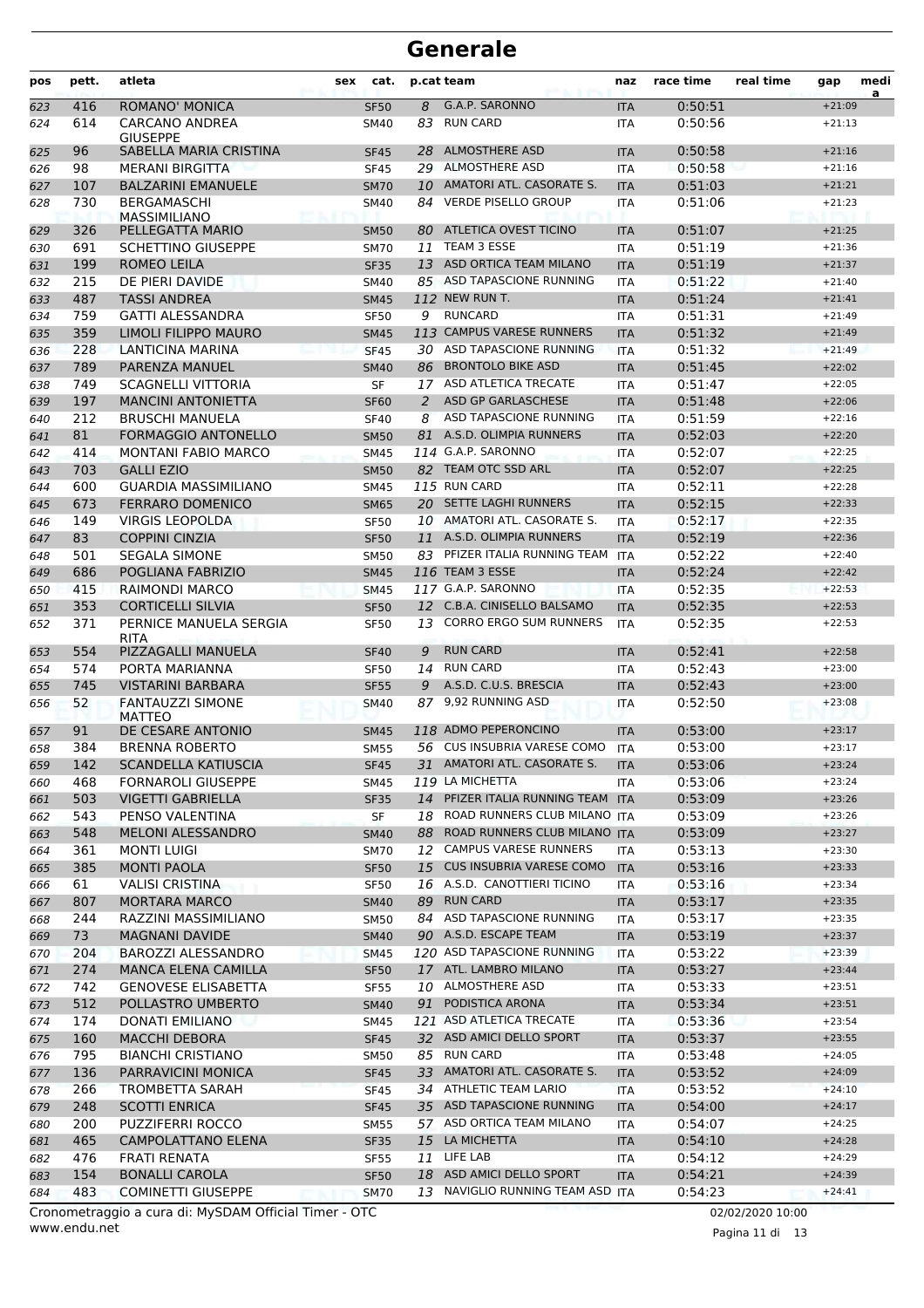| pos | pett. | atleta                               | sex | cat.        |              | p.cat team                        | naz        | race time | real time | gap      | medi<br>a |
|-----|-------|--------------------------------------|-----|-------------|--------------|-----------------------------------|------------|-----------|-----------|----------|-----------|
| 685 | 810   | RAVIZZA ROBERTO                      |     | <b>SM40</b> |              | 92 ATL. LAMBRO MILANO             | <b>ITA</b> | 0:54:28   |           | $+24:45$ |           |
| 686 | 424   | PINO MASSIMO                         |     | <b>SM55</b> |              | 58 G.P. SOLVAY                    | <b>ITA</b> | 0:54:33   |           | $+24:51$ |           |
| 687 | 140   | <b>PURICELLI ENRICO</b>              |     | <b>SM50</b> |              | 86 AMATORI ATL. CASORATE S.       | <b>ITA</b> | 0:54:34   |           | $+24:52$ |           |
| 688 | 445   | <b>TREMOLANTI SERGIO</b>             |     | <b>SM60</b> |              | 24 G.S. MONTESTELLA               | <b>ITA</b> | 0:54:38   |           | $+24:56$ |           |
| 689 | 619   | CAVALERA FRANCESCA                   |     | <b>SF40</b> |              | 10 RUN CARD                       | <b>ITA</b> | 0:54:41   |           | $+24:59$ |           |
| 690 | 563   | CAMMAROTA LUCA                       |     | SM45        |              | 122 RUN CARD                      | <b>ITA</b> | 0:54:44   |           | $+25:01$ |           |
| 691 | 105   | <b>BALLABIO ALBERTO</b>              |     | <b>SM60</b> |              | 25 AMATORI ATL. CASORATE S.       | <b>ITA</b> | 0:54:44   |           | $+25:02$ |           |
| 692 | 323   | <b>MARTINO LUCIA</b>                 |     | <b>SF35</b> |              | 16 ATLETICA INTESA                | <b>ITA</b> | 0:54:47   |           | $+25:04$ |           |
| 693 | 176   | <b>BERTONE PAOLO</b>                 |     | <b>SM65</b> |              | 21 ASD ATLETICA TRECATE           | <b>ITA</b> | 0:54:51   |           | $+25:08$ |           |
| 694 | 508   | SCOGNAMIGLIO CIRO                    |     | <b>SM40</b> |              | 93 PFIZER ITALIA RUNNING TEAM     | <b>ITA</b> | 0:54:51   |           | $+25:09$ |           |
| 695 | 246   | SALMOIRAGHI PAOLO                    |     | <b>SM50</b> |              | 87 ASD TAPASCIONE RUNNING         | <b>ITA</b> | 0:55:02   |           | $+25:19$ |           |
| 696 | 500   | TAMBURIN MICHELA                     |     | <b>SF50</b> |              | 19 PFIZER ITALIA RUNNING TEAM ITA |            | 0:55:14   |           | $+25:32$ |           |
| 697 | 498   | <b>MATTAROZZI CINZIA</b>             |     | <b>SF55</b> | 12           | PFIZER ITALIA RUNNING TEAM        | <b>ITA</b> | 0:55:14   |           | $+25:32$ |           |
| 698 | 130   | MASTELLI BARBARA                     |     | <b>SF45</b> |              | 36 AMATORI ATL. CASORATE S.       | <b>ITA</b> | 0:55:27   |           | $+25:45$ |           |
| 699 | 599   | <b>ZINCO VINCENZO</b>                |     | <b>SM45</b> |              | 123 RUN CARD                      | <b>ITA</b> | 0:55:31   |           | $+25:48$ |           |
| 700 | 144   | SOLDAVINI LORENA                     |     | <b>SF55</b> |              | 13 AMATORI ATL. CASORATE S.       | <b>ITA</b> | 0:55:34   |           | $+25:51$ |           |
| 701 | 147   | <b>URBAN ROMEO</b>                   |     | <b>SM65</b> |              | 22 AMATORI ATL. CASORATE S.       | <b>ITA</b> | 0:55:34   |           | $+25:52$ |           |
| 702 | 611   | <b>LACRIMA ANTONIO</b><br>PIERPAOLO  |     | SM45        |              | 124 RUN CARD                      | ITA        | 0:55:51   |           | $+26:09$ |           |
| 703 | 381   | <b>MAGGIONI CHRISTIAN</b>            |     | <b>SM45</b> |              | 125 CUS INSUBRIA VARESE COMO      | <b>ITA</b> | 0:55:59   |           | $+26:17$ |           |
| 704 | 608   | <b>VALLARINO RENATO</b>              |     | <b>SM65</b> |              | 23 RUN CARD                       | <b>ITA</b> | 0:56:01   |           | $+26:19$ |           |
| 705 | 564   | <b>LEDRO FLAVIO</b>                  |     | <b>SM55</b> |              | 59 RUN CARD                       | <b>ITA</b> | 0:56:04   |           | $+26:22$ |           |
| 706 | 253   | <b>ARMAGNI MASSIMO</b>               |     | <b>SM45</b> |              | 126 ASD TAPASCIONE RUNNING        | <b>ITA</b> | 0:56:10   |           | $+26:28$ |           |
| 707 | 90    | <b>BEDIN RAFFAELLA</b>               |     | <b>SF45</b> |              | 37 A.S.D.TEAM 3V                  | <b>ITA</b> | 0:56:11   |           | $+26:28$ |           |
| 708 | 207   | <b>BIANCHI ELISA MARIA</b>           |     | <b>SF55</b> |              | 14 ASD TAPASCIONE RUNNING         | <b>ITA</b> | 0:56:13   |           | $+26:31$ |           |
| 709 | 643   | PATANE' SALVATORE                    |     | <b>SM70</b> | 14           | <b>RUNNERS DESIO</b>              | <b>ITA</b> | 0:56:21   |           | $+26:38$ |           |
| 710 | 761   | DE ROSSI PAOLO                       |     | SM40        |              | 94 ASD TAPASCIONE RUNNING         | <b>ITA</b> | 0:56:25   |           | $+26:43$ |           |
| 711 | 206   | BERTERA VALENTINA                    |     | <b>SF35</b> |              | 17 ASD TAPASCIONE RUNNING         | <b>ITA</b> | 0:56:31   |           | $+26:48$ |           |
| 712 | 649   | DAL ZOTTO ALBERTO                    |     | <b>SM60</b> |              | 26 RUNNERS LEGNANO                | ITA        | 0:56:32   |           | $+26:49$ |           |
| 713 | 231   | <b>MEDURI FRANCESCO</b>              |     | <b>SM45</b> |              | 127 ASD TAPASCIONE RUNNING        | <b>ITA</b> | 0:56:33   |           | $+26:51$ |           |
| 714 | 635   | <b>GUFFANTI MARIA CHIARA</b>         |     | <b>SF</b>   |              | 19 RUNNER VARESE                  | <b>ITA</b> | 0:56:34   |           | $+26:51$ |           |
| 715 | 781   | <b>ZULBERTI MARCO</b>                |     | <b>SM55</b> | 60           | POL.UNICREDIT CIRCOLO             | <b>ITA</b> | 0:56:37   |           | $+26:54$ |           |
| 716 | 714   | DELLAVEDOVA SARA                     |     | <b>SF40</b> | 11           | U.S. S.VITTORE O. 1906            | <b>ITA</b> | 0:56:47   |           | $+27:05$ |           |
| 717 | 529   | <b>SCOPELLITI FEDERICA</b>           |     | <b>SF35</b> | 18           | POL.UNICREDIT CIRCOLO             | <b>ITA</b> | 0:56:55   |           | $+27:13$ |           |
| 718 | 544   | <b>CHIERICI CESARE</b>               |     | <b>SM65</b> | 24           | ROAD RUNNERS CLUB MILANO ITA      |            | 0:56:56   |           | $+27:14$ |           |
| 719 | 542   | INVERNIZZI MARIA DANIELA             |     | <b>SF65</b> | 2            | ROAD RUNNERS CLUB MILANO ITA      |            | 0:56:57   |           | $+27:14$ |           |
| 720 | 644   | <b>BOSETTI ANDREA</b>                |     | <b>SM35</b> | 58           | <b>RUNNERS LEGNANO</b>            | <b>ITA</b> | 0:57:11   |           | $+27:28$ |           |
| 721 | 79    | <b>ALBERTONE ALESSIA</b>             |     | <b>SF45</b> |              | 38 A.S.D. OLIMPIA RUNNERS         | <b>ITA</b> | 0:57:12   |           | $+27:29$ |           |
| 722 | 617   | LONGOBARDI GIUSEPPINA                |     | <b>SF65</b> |              | 3 RUN CARD                        | <b>ITA</b> | 0:57:14   |           | $+27:32$ |           |
| 723 | 413   | <b>STRADA PAOLA</b>                  |     | <b>SF55</b> |              | 15 G.A.P. SARONNO                 | <b>ITA</b> | 0:57:20   |           | $+27:38$ |           |
| 724 | 358   | <b>MASSARO ORESTE</b>                |     | <b>SM60</b> |              | 27 CAMPUS VARESE RUNNERS          | ITA        | 0:57:25   |           | $+27:43$ |           |
| 725 | 541   | <b>MORANDI MARCO</b>                 |     | <b>SM50</b> |              | 88 RICCARDI ACADEMY ASD           | <b>ITA</b> | 0:57:26   |           | $+27:44$ |           |
| 726 | 752   | CAPRA CORRADO                        |     | SM45        |              | 128 RUNCARD                       | ITA        | 0:57:29   |           | $+27:47$ |           |
| 727 | 377   | LAZZARIN SOFIA                       |     | AF          | 2            | <b>CUS INSUBRIA VARESE COMO</b>   | <b>ITA</b> | 0:57:49   |           | $+28:06$ |           |
| 728 | 150   | CAVANNA STEFANIA                     |     | <b>SF40</b> |              | 12 AMATORI MASTERS NOVARA         | <b>ITA</b> | 0:57:55   |           | $+28:13$ |           |
| 729 | 216   | DONINI VALENTINA                     |     | <b>SF</b>   |              | 20 ASD TAPASCIONE RUNNING         | <b>ITA</b> | 0:57:59   |           | $+28:16$ |           |
| 730 | 446   | RENETTI ROBERTO                      |     | <b>SM60</b> |              | 28 G.S. SPLENDOR COSSATO          | ITA        | 0:58:10   |           | $+28:27$ |           |
| 731 | 690   | <b>BOSELLI PAOLA</b>                 |     | <b>SF55</b> |              | 16 TEAM 3 ESSE                    | <b>ITA</b> | 0:58:22   |           | $+28:39$ |           |
| 732 | 238   | PAZ VILCHEZ BRAYAN<br><b>ERNESTO</b> |     | SM          |              | 75 ASD TAPASCIONE RUNNING         | ITA        | 0:58:28   |           | $+28:46$ |           |
| 733 | 241   | PRINA BARBARA                        |     | <b>SF50</b> |              | 20 ASD TAPASCIONE RUNNING         | <b>ITA</b> | 0:58:29   |           | $+28:46$ |           |
| 734 | 624   | <b>MATINONG MARINY</b>               |     | <b>SF40</b> |              | 13 RUN CARD                       | PHI        | 0:58:30   |           | $+28:48$ |           |
| 735 | 72    | BARBE' PAOLA                         |     | <b>SF45</b> |              | 39 A.S.D. ESCAPE TEAM             | <b>ITA</b> | 0:58:32   |           | $+28:49$ |           |
| 736 | 442   | LA MACCHIA NADIA                     |     | <b>SF45</b> |              | 40 G.S. MONTESTELLA               | ITA        | 0:58:49   |           | $+29:07$ |           |
| 737 | 299   | <b>MATTIOLO FRANCESCA</b>            |     | <b>SF70</b> | $\mathbf{1}$ | ATL. PAVESE                       | <b>ITA</b> | 0:59:05   |           | $+29:22$ |           |
| 738 | 155   | PORTA ANNALISA                       |     | <b>SF45</b> | 41           | ASD AMICI DELLO SPORT             | ITA        | 0:59:06   |           | $+29:24$ |           |
| 739 | 769   | <b>D'ACCI LAURA</b>                  |     | <b>SF35</b> |              | 19 URBAN RUNNERS                  | <b>ITA</b> | 0:59:09   |           | $+29:26$ |           |
| 740 | 226   | LA RANA MARIAROSARIA                 |     | <b>SF45</b> |              | 42 ASD TAPASCIONE RUNNING         | <b>ITA</b> | 0:59:13   |           | $+29:31$ |           |
| 741 | 558   | POMA DANIELE                         |     | <b>SM45</b> |              | 129 RUN CARD                      | <b>ITA</b> | 0:59:18   |           | $+29:36$ |           |
| 742 | 809   | GOFFI ELDA EMMA MARIA                |     | SF65        | 4            | LA MICHETTA                       | ITA        | 0:59:18   |           | $+29:36$ |           |
| 743 | 502   | <b>NAITANA SERGIO</b>                |     | <b>SM40</b> |              | 95 PFIZER ITALIA RUNNING TEAM     | <b>ITA</b> | 0:59:33   |           | $+29:51$ |           |
| 744 | 328   | <b>MARTELLI PAOLO</b>                |     | <b>SM65</b> |              | 25 ATLETICA OVEST TICINO          | ITA        | 0:59:36   |           | $+29:53$ |           |
| 745 | 210   | <b>BRAMANI CARLO</b>                 |     | <b>SM55</b> |              | 61 ASD TAPASCIONE RUNNING         | <b>ITA</b> | 0:59:46   |           | $+30:03$ |           |
| 746 | 744   | <b>MALINI PIERLUIGI</b>              |     | SM45        |              | 130 ONDAVERDE ATHLETIC TEAM       | <b>IRN</b> | 0:59:46   |           | $+30:03$ |           |
| 747 | 232   | MEREGHETTI ANNA                      |     | <b>SF50</b> |              | 21 ASD TAPASCIONE RUNNING         | <b>ITA</b> | 0:59:47   |           | $+30:04$ |           |

Pagina 12 di 13